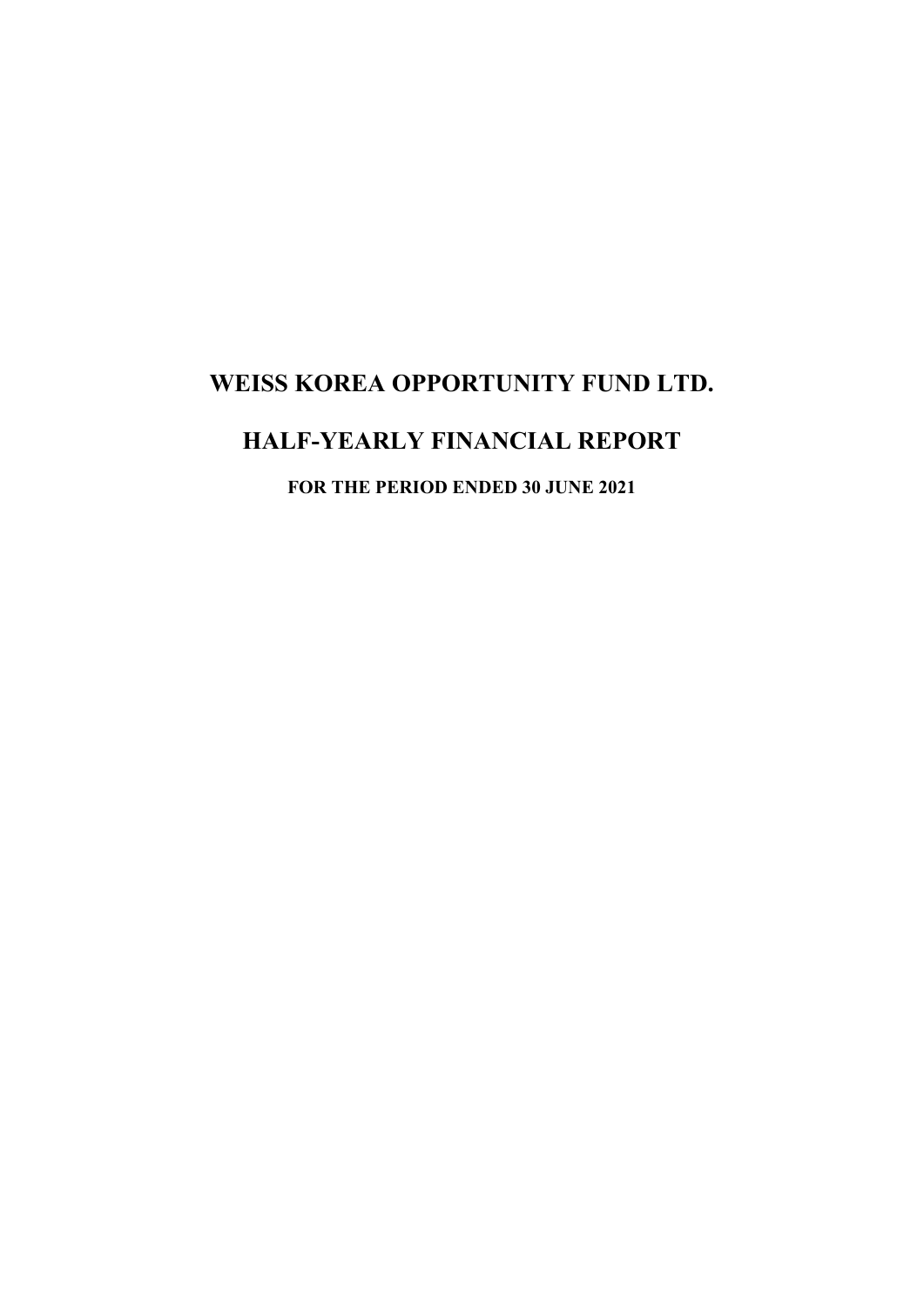# **CONTENTS**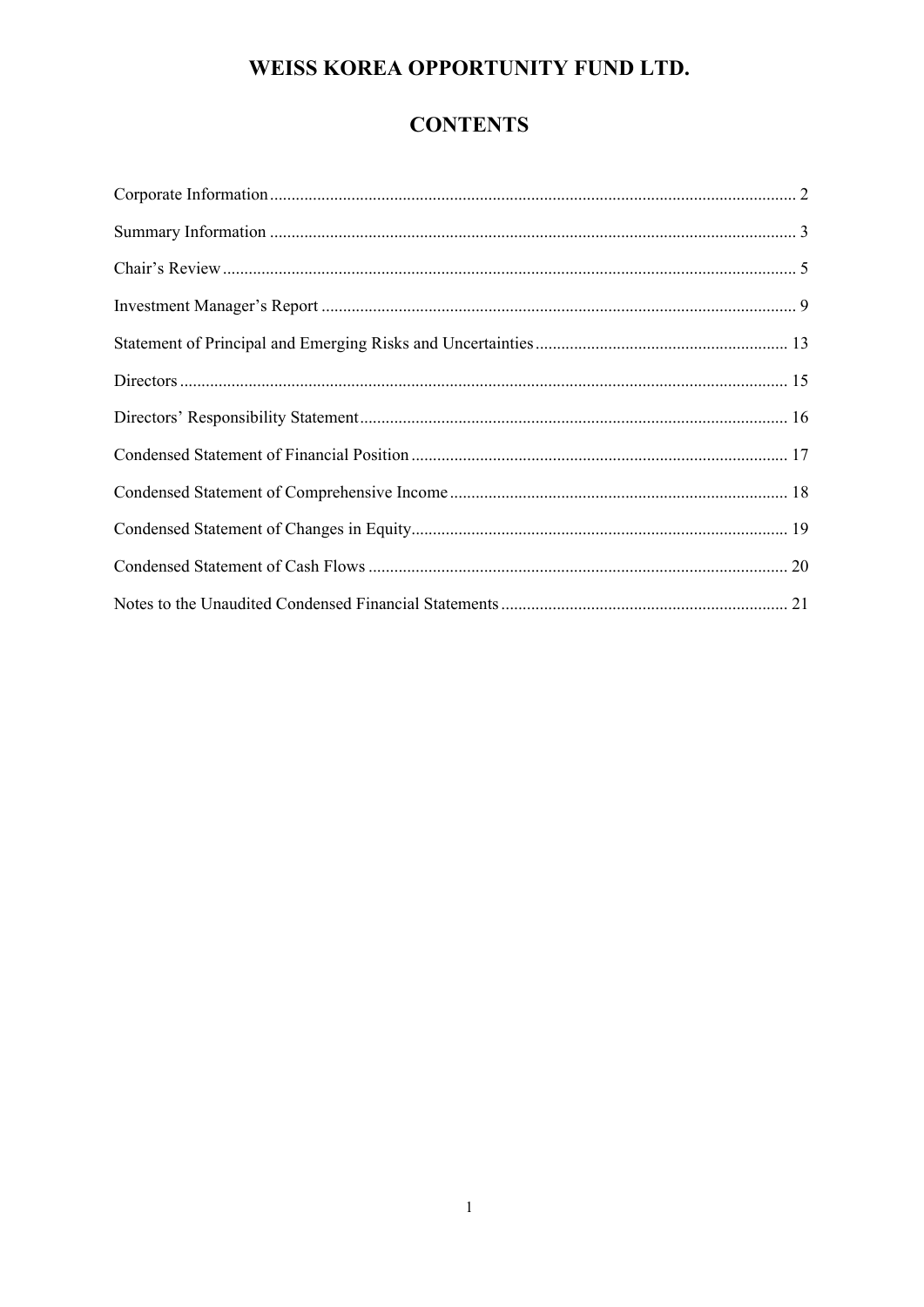## **Corporate Information**

#### **Directors**

Norman Crighton (Non-executive Chair) Stephen Charles Coe (Non-executive Director) Robert Paul King (Non-executive Director) Gillian Yvonne Morris (Non-executive Director) appointed 13 August 2021

### **Registered Office**

PO Box 255 Trafalgar Court Les Banques St. Peter Port Guernsey GY1 3QL

### **Investment Manager**

Weiss Asset Management LP 222 Berkeley Street, 16th Floor Boston, MA 02116 **USA** 

### **English Legal Adviser to the Company**

Stephenson Harwood LLP 1 Finsbury Circus London EC2M 7SH

### **Custodian and Principal Bankers**

Northern Trust (Guernsey) Limited PO Box 71 Trafalgar Court Les Banques St. Peter Port Guernsey GY1 3DA

### **Company Secretary, Administrator and Designated Manager**

Northern Trust International Fund Administration Services (Guernsey) Limited PO Box 255 Trafalgar Court Les Banques St. Peter Port Guernsey GY1 3QL

**Financial Adviser, Nominated Adviser and Broker**  Singer Capital Markets 1 Bartholomew Lane London

EC2N 2AX

### **Guernsey Legal Adviser to the Company**  Mourant Ozannes PO Box 186

1 Le Marchant Street St. Peter Port Guernsey GY1 4HP

### **Registrar**

Link Market Services (Guernsey) Limited Mont Crevelt House Bulwer Avenue St. Sampson **Guernsey** GY2 4LH

### **Independent Auditor**

KPMG Channel Islands Limited Glategny Court Glategny Esplanade St. Peter Port Guernsey GY1 1WR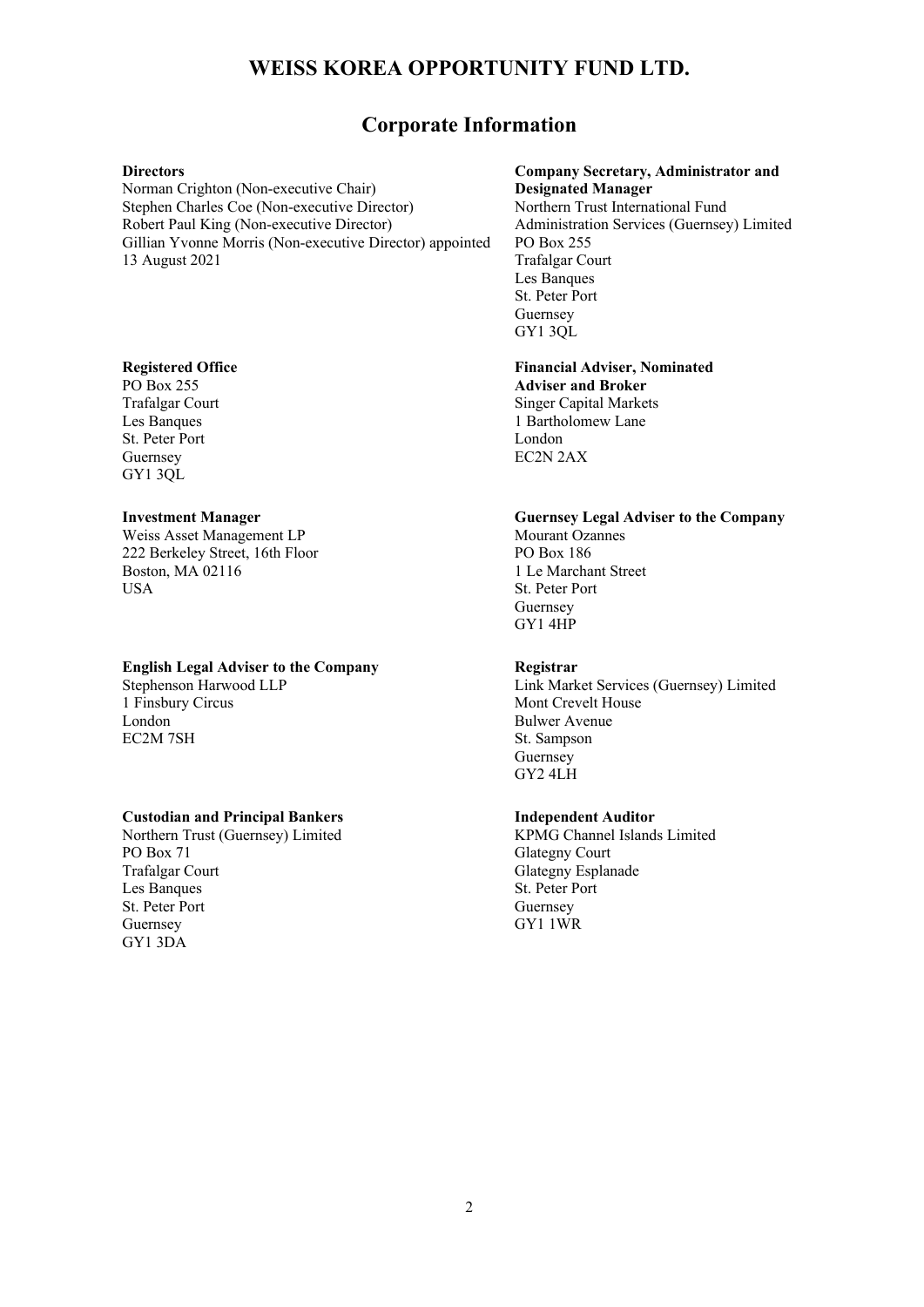## **Summary Information**

### **The Company**

Weiss Korea Opportunity Fund Ltd. ("WKOF" or the "Company") was incorporated with limited liability in Guernsey as a closed-ended investment company on 12 April 2013. The Company's Shares were admitted to trading on the Alternative Investment Market ("AIM") of the London Stock Exchange (the "LSE") on 14 May 2013.

The Company is managed by Weiss Asset Management LP (the "Investment Manager"), a Boston-based investment management company registered with the Securities and Exchange Commission in the United States of America.

#### **Investment Objective and Dividend Policy**

The Company's investment objective is to provide Shareholders with an attractive return on their investment, predominantly through long-term capital appreciation. The Company is geographically focused on South Korean companies. Specifically, the Company invests primarily in listed preferred shares issued by companies incorporated in South Korea, which in many cases trade at a discount to the corresponding common shares of the same companies. Since the Company's Admission to AIM, the Investment Manager has assembled a portfolio of South Korean preferred shares that it believes are undervalued and could appreciate based on the criteria that it selects. The Company may, in accordance with its investment policy, also invest some portion of its assets in other securities, including exchange-traded funds, futures contracts, options, swaps and derivatives related to South Korean equities, and cash and cash equivalents. The Company does not have any concentration limits.

The Company intends to return to Shareholders all dividends received, net of withholding tax, on an annual basis.

#### **Investment Policy**

The Company is geographically focused on South Korean companies. Some of the considerations that affect the Investment Manager's choice of securities to buy and sell may include the discount at which a preferred share is trading relative to its respective common share, its dividend yield, its liquidity, and the weighting of its common share (if any) in the MSCI Korea 25/50 Net Total Return Index (the "Korea Index"), among other factors. Not all of these factors will necessarily be satisfied for particular investments. The Investment Manager does not generally make decisions based on corporate fundamentals or its view of the commercial prospects of an issuer. Preferred shares are selected by the Investment Manager at its sole discretion, subject to the overall control of the board of directors of the Company (the "Board").

The Company purchased certain credit default swaps on the sovereign debt of South Korea and put options on iShares MSCI South Korea as general market and portfolio hedges, but generally did not hedge its exposure to interest rates or foreign currencies during the period ended 30 June 2021 (2020: Nil). Please see additional information about the nature of these hedges in the Investment Manager's Report within.

#### **Realisation Opportunity**

In accordance with the Company's Articles of Incorporation and its Admission Document, the Company offers all Shareholders the right to elect to realise some or all of the value of their Ordinary Shares (the "Realisation Opportunity"), less applicable costs and expenses, on or prior to the fourth anniversary of Company's admission to AIM and, unless it has already been determined that the Company be wound-up, every two years thereafter, the most recent being 14 May 2021 (the "Realisation Date").

On 15 March 2021, the Company announced that pursuant to the Realisation Opportunity, Shareholders who were on the register as at the record date could elect, during the Election Period, to redesignate all or part of their Ordinary Shares as Realisation Shares (provided that any part is rounded up to the nearest whole Ordinary Share). The Election Period commenced on 14 April 2021 and closed on 7 May 2021. Elections were received from shareholders totalling of 11,710,750 Ordinary Shares, representing 14.5 per cent of the Company's issued share capital.

Following the Realisation Date, the Ordinary Shares held by the Shareholders who elected for Realisation were redesignated as Realisation Shares and the Portfolio was split into two separate and distinct Pools, namely the Continuation Pool (comprising the assets attributable to the continuing Ordinary Shares) and the Realisation Pool (comprising the assets attributable to the Realisation Shares).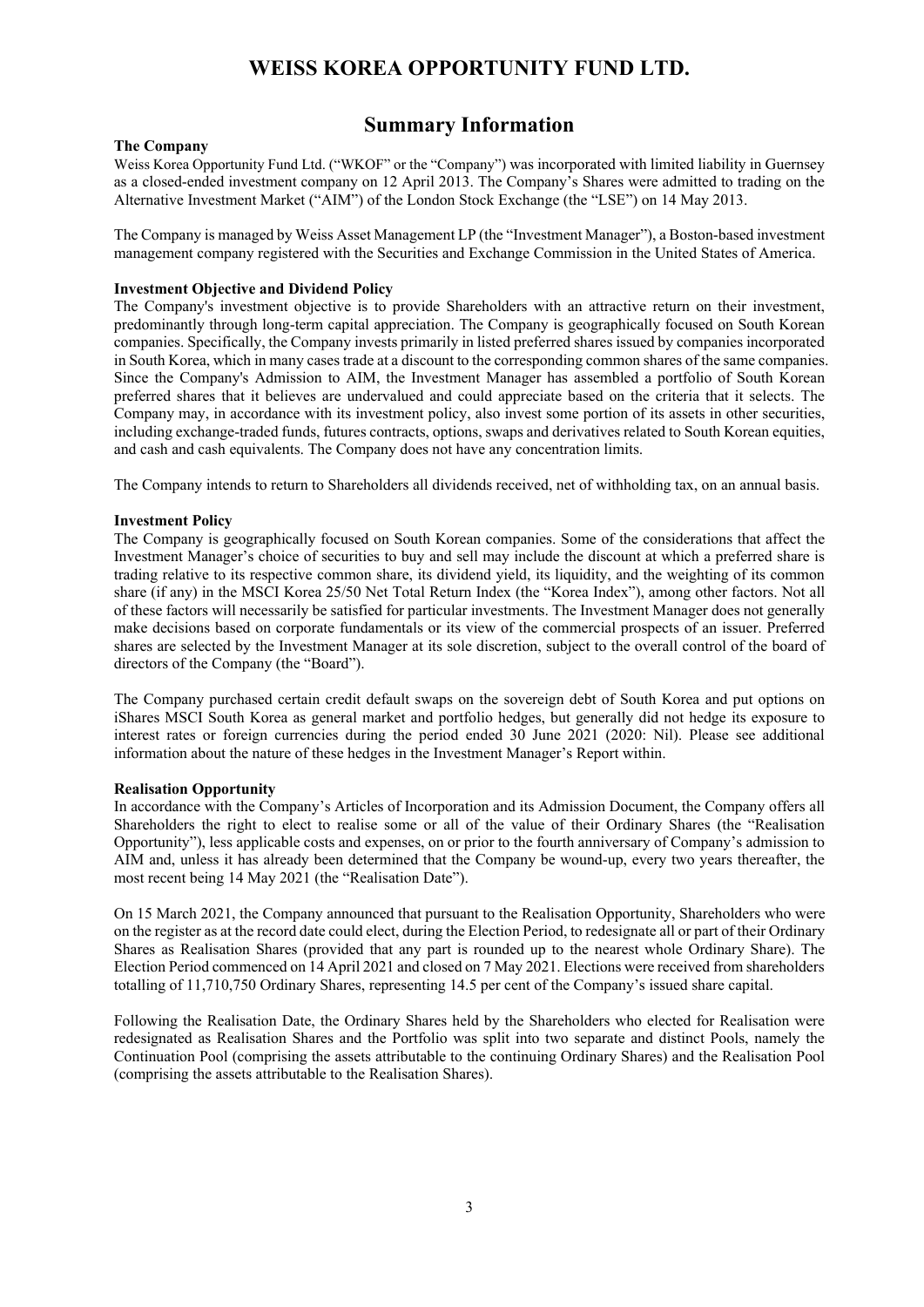## **Summary Information (continued)**

### **Realisation Opportunity (continued)**

On 23 June 2021, the Company announced that it had made good progress with the sale of assets in the Realisation Pool and would commence with the first compulsory redemption of Realisation shares representing approximately 76.7 per cent. of Realisation Shares in issue (the "First Redemption"). The First Redemption was effected pro-rata to holdings of Realisation Shares on the register at the close of business on 22 June 2021 ("First Redemption Date"). The First Redemption price was 278.4 pence per Realisation Share (the "First Redemptions Price"), equivalent to the unaudited Net Asset Value per Realisation Share as at 31 May 2021.

Following the period end, the Company made good progress with the sale of the remaining assets in the Realisation Pool and on 7 September 2021 announced a second compulsory redemption of Realisation shares representing approximately 90 per cent of Realisation Shares (the "Second Redemption"). The Second Redemption will be effected in the same manner as the First Redemption at a price of 275.55 pence per Realisation Share, equivalent to the Net Asset Value per Realisation Share as at 31 August 2021, and with a record date of 6 September 2021.

#### **Share Buybacks**

In addition to the Realisation Opportunity, the Company has authority to repurchase on the open market up to 40 percent of its outstanding Ordinary Shares. During the period ended 30 June 2021, the Company purchased 600,000 shares (2020: Nil) of its own Shares at a consideration of £1,719,433 (31 December 2020: £Nil) under its general buyback authority.

#### **Shareholder Information**

Northern Trust International Fund Administration Services (Guernsey) Limited (the "Administrator") is responsible for calculating the Net Asset Value ("NAV") per Share of the Company. The unaudited NAV per Ordinary Share is calculated on a weekly basis and at the month end by the Administrator, and is announced by a Regulatory News Service and is available through the Company's website www.weisskoreaopportunityfund.com.

### **Company financial highlights and performance summary for the period ended 30 June 2021**

|                                                          | As at               | As at            |
|----------------------------------------------------------|---------------------|------------------|
|                                                          | <b>30 June 2021</b> | 31 December 2020 |
|                                                          | £                   |                  |
| <b>Total Net Assets</b>                                  | 202,234,409         | 203,124,953      |
| NAV per share - Continuation Pool                        | 2.8038              | 2.4887           |
| NAV per share - Realisation Pool                         | 2.8975              |                  |
| Basic and diluted earnings per share - Continuation Pool | 0.3792              | 0.9724           |
| Basic and diluted earnings per share - Realisation Pool  | 0.0894              |                  |
| Mid-Market share price - Continuation Pool               | 2.73                | 2.38             |
| Discount to NAV <sup>*</sup> - Continuation Pool         | $(2.6\%)$           | $(4.4\%)$        |

As at close of business on 1 September 2021, the latest published NAV per Share of the Continuation Pool had increased to £2.5605 (as at 31 August 2021) and the Share price stood at £2.58.

\*The amount by which the market value exceeds or is less than the face value of a stock.

#### **Total Expense Ratio**

The annualised total expense ratio of the Continuation Pool and the Realisation Pool for the six months ended 30 June 2021 were 1.76% and 1.60%, respectively (as at 31 December 2020: 1.81% and Nil, respectively). The annualised total expense ratio includes charges paid to the Investment Manager and other expenses divided by the average NAV for the period.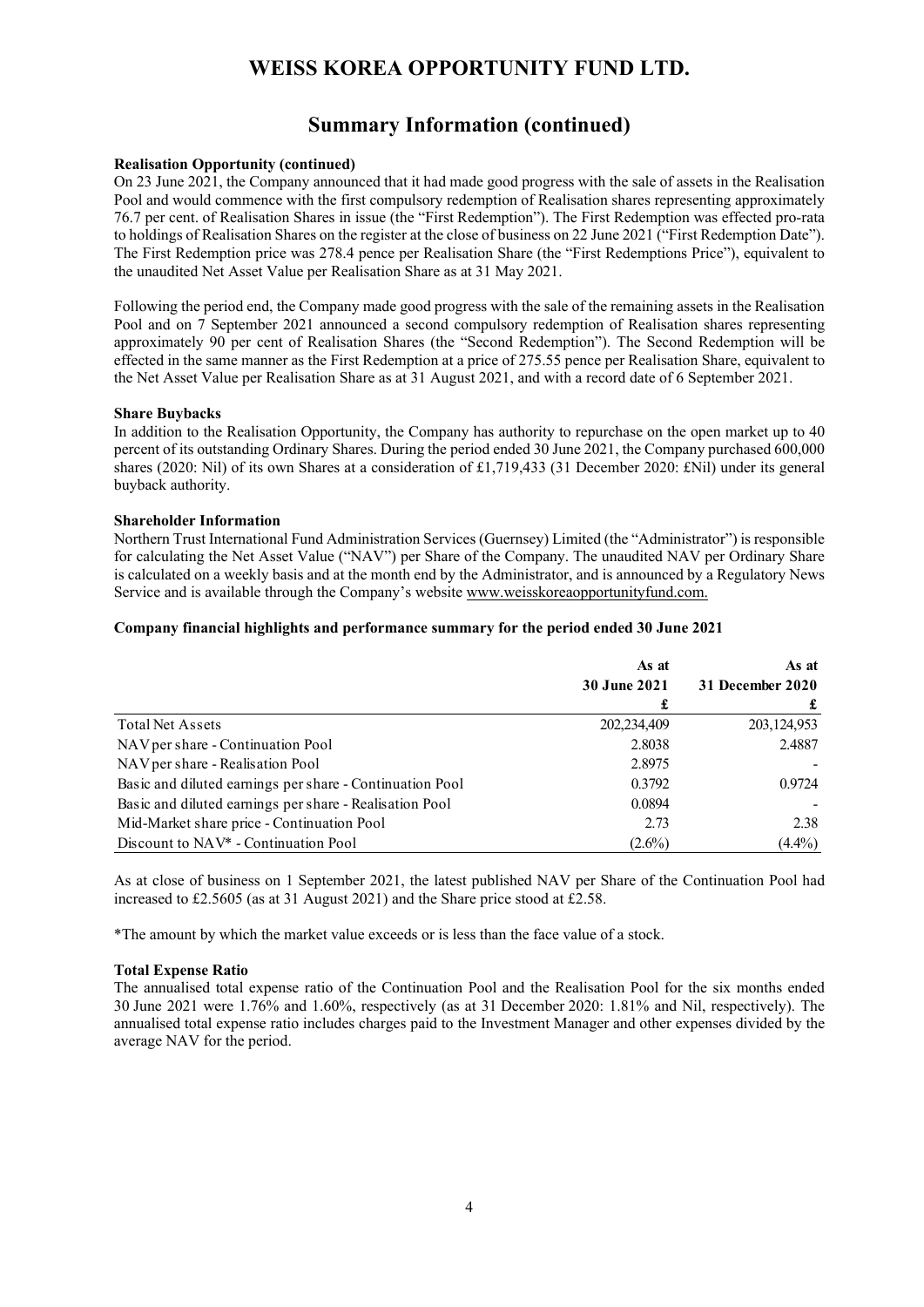### **Chair's Review For the period ended 30 June 2021**

We are pleased to provide the 2021 Half Yearly Report on the Company. During the period from 31 December 2020 to 30 June 2021 (the "Period"), the Company's net asset value increased by 14.8 per cent including reinvested dividends<sup>1</sup> outperforming the reference MSCI Korea 25/50 Net Total Return Index (the "Korea Index"), which increased 7.5 per cent in Pounds Sterling ("GBP"). Since the admission of the Company to AIM in May 2013, the net asset value has increased by 232.2 per cent including reinvested dividends<sup>1</sup> (or 212.2 per cent assuming dividends are not reinvested in the Company)<sup>2</sup>, compared to the Korea Index returns of 111.2 per cent.<sup>2</sup>, an annualised outperformance of the index of 14.9%. A report from the Investment Manager follows, beginning on page 9.

The Directors declared a dividend of 5.2311 pence per Share, ex-dividend date 10 May 2021, to distribute the income received by the Company in respect of the year ended 31 December 2020. This dividend was paid to all Shareholders on 4 June 2021.

As I reported to investors in prior letters, WKOF is pursuing a strategy of rebalancing the portfolio towards Korean preference shares trading at wider discounts, where the Investment Manager believes the greatest returns can be made. This continues to be the strategy and WKOF's 'Portfolio Discount' reached 52% at 30 June 2021 and is still currently approximately 52%. That is the widest Portfolio Discount WKOF has held since 2013. The widening of the Portfolio Discount was in part due to the Company substantially reducing its exposure to the preferred shares of Samsung Electronics while those preferred shares were trading at historically narrow discounts to the company's common shares. The Company has been successful to date in capturing returns from discount narrowing in the preferred share space. Given the current Portfolio Discount, the Board believes the Company is well positioned for additional outperformance from further discount narrowing over time.

After 8 years of managing the portfolio, your Investment Manager has demonstrated that, although a narrowing of the discounts of preferred shares due to changes in corporate governance in Korea would be preferable, they are not essential to outperform the benchmark. WAM has been able to profitably trade volatility in preferred share discounts over the past 8 years, resulting in the significant outperformance mentioned in this review and the Investment Manager's Review. Corporate Governance in Korea has significantly improved since the launch of the Company and with the portfolio discount still at over 50%, the Board looks forward to continued outperformance in the coming months and years. The staff at Weiss Asset Management should be congratulated in carrying out their mandate so successfully over the past 8 years.

When the Company was launched in 2013 it committed to offer Shareholders the opportunity to elect to realise all or a part of their shareholding on or prior to the fourth anniversary of the Company's admission to AIM and every two years thereafter, unless it has already been determined that the Company will be wound-up.

The Company conducted its third Realisation Opportunity during the Period and on 7 May 2021, the Election Period for the Realisation Opportunity closed; valid elections were received from Shareholders totalling 11,710,750 Ordinary Shares, representing approximately 14.5 per cent. of the Company's issued share capital. On 14 May 2021, these electing Ordinary Shares were redesignated as Realisation Shares, and on 28 June 2021, a first cash redemption equivalent to 76.7% of Realisation Shares in issue was paid out to holders of Realisation Shares, followed by the second distribution of 90% of the Realisation Shares announced on the 7 September 2021. All Realisation Shares that were redeemed will be re-designated as Ordinary Shares and held in Treasury.

None of the Directors and personnel associated with the Investment Manager participated in the Realisation Opportunity in respect of all, or any part of, their respective shareholdings.

<sup>&</sup>lt;sup>1</sup> This return includes all dividends paid to the Company's Shareholders and assumes that these dividends were reinvested in the Company's Shares at the next date for which the Company reports a NAV, at the NAV for that date.

<sup>&</sup>lt;sup>2</sup> MSCI total return indices are calculated as if any dividends paid by constituents are reinvested at their respective closing prices on the ex-date of the distribution.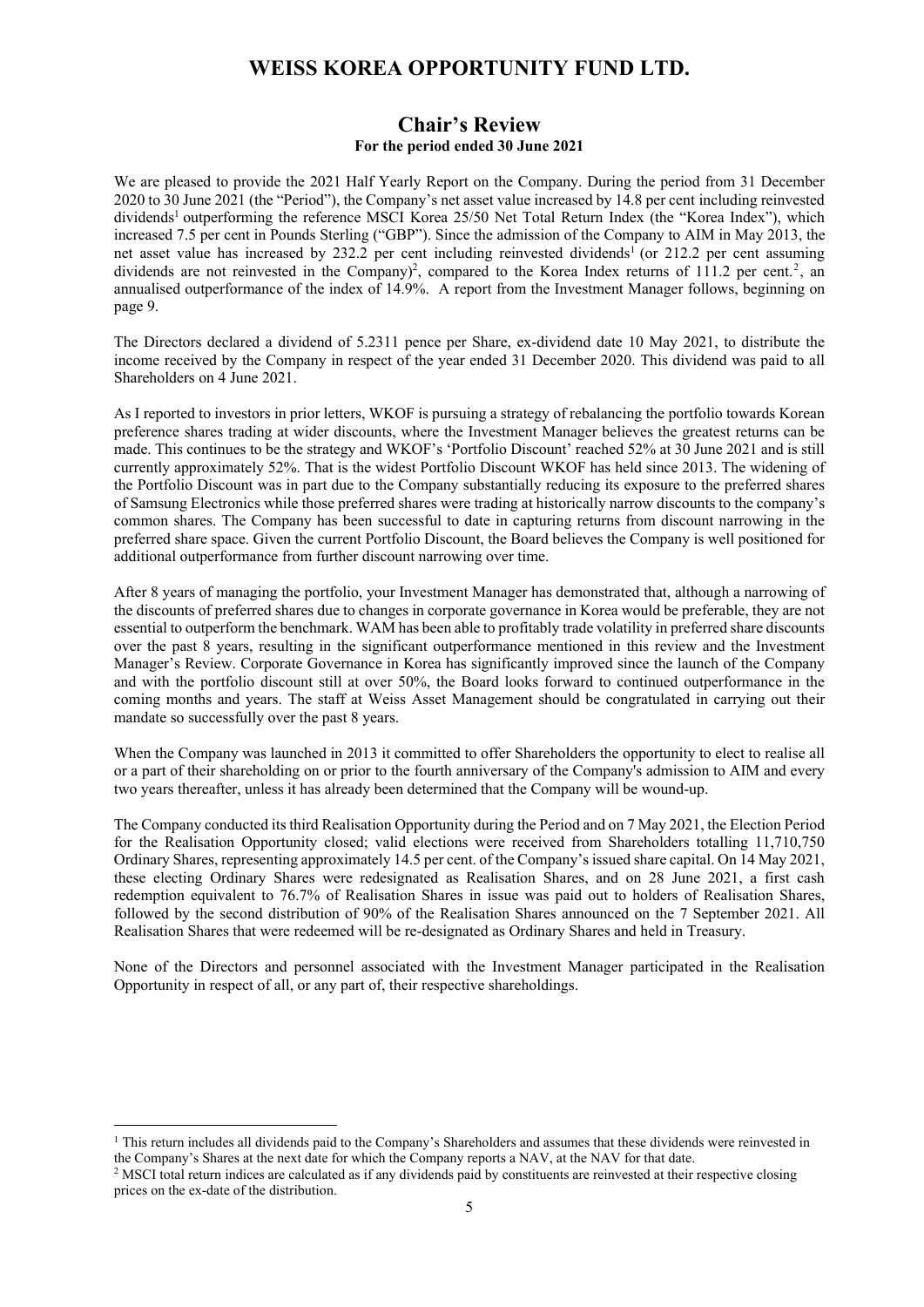## **Chair's Review (continued) For the period ended 30 June 2021**

As I previewed in my year end letter to you, the Board and the Investment Manager have been working on a number of initiatives to broaden the shareholder base, increase liquidity for all Shareholders and make WKOF more attractive to a wider audience. In furtherance of these goals, the Company became a member of the Association of Investment Companies and registered under the Alternative Investment Fund Managers Directive ("AIFMD") during the Period. AIFMD registration allows the Company to issue new shares at a premium to NAV as well as redesignating Realisation Shares as Ordinary Shares that may be held in Treasury and be reissued without the costs typically associated with a new share issue. Registration also permits the Investment Manager to promote outstanding stock more actively to institutional investors in the UK which the Company intends to do in the near future as the opportunity to invest through preferred shares is the most attractive it has been since the launch of the Company 8 years ago.

Based on the fact that the assets currently held by the Company consist mainly of securities that are readily realisable, whilst the Directors acknowledge that the liquidity of these assets needs to be managed, the Directors believe that the Company has adequate financial resources to meet its liabilities as they fall due for at least twelve months from the date of this report, and that it is appropriate for the Financial Statements to be prepared on a going concern basis.

The Company has an active share repurchase program as part of its discount management strategy. On 27 January 2021, the Company purchased 600,000 ordinary shares at a price of 286.00p per share in accordance with the authority granted to it by Shareholders at its 2020 Annual General Meeting.

The Board is authorised to repurchase up to 40 per cent of the Company's outstanding Ordinary Shares in issue as at 22 July 2021.<sup>3</sup> Since Admission almost six years ago, and as at the date of this document, the Company has repurchased, at a discount to NAV, 13,190,250 Ordinary Shares of the original 105,000,000 Ordinary Shares issued at Admission. The Board also has in place standing instructions with the Company's broker, Singer Capital Markets ("Broker" or "Singer"), for the repurchase of the Company's Shares during closed periods when the Board is not permitted to give individual instructions; such closed periods typically occur around the preparation of the Annual and Half Yearly Financial Reports. The Board intends to continue to aggressively repurchase Shares if the Company's Shares are trading at a significant discount to net asset value. We will continue to keep Shareholders informed of any share repurchases through public announcements.

As mentioned above, the portfolio of preferred shares held by your Company is trading at a discount to their equivalent ordinary shares not seen since the IPO over 8 years ago. The Board and the Investment Manager therefore believe that, for the first time since 2013, there is an opportunity for additional equity capital to be raised and invested in WKOF's strategy. This will allow existing and new investors access to a strategy that has proved successful on an absolute and relative basis over the past 8 years, an opportunity that the Board and Investment Manager believe will continue to be attractive over the medium term.

The Board is therefore exploring the most appropriate way of raising additional capital with a view to delivering further value for shareholders. A further announcement will follow in due course.

The Directors are pleased to welcome Gill Morris on to the Board where she will take over as head of the Audit Committee from Steve Coe in due course, as Steve's 8-year tenure on the Board approaches. Rob and I would like to thank Steve for his expertise, help and guidance to the Board and Shareholders since the launch of the Company, as well as his friendship. Gill also has a wealth of experience to bring to the role of audit chair as well as bringing a fresh perspective to the various issues, opportunities and challenges the Company will encounter over the next few, exciting years.

<sup>3</sup> On 22 July 2020, the Company had 69,307,078 Ordinary Shares in issue.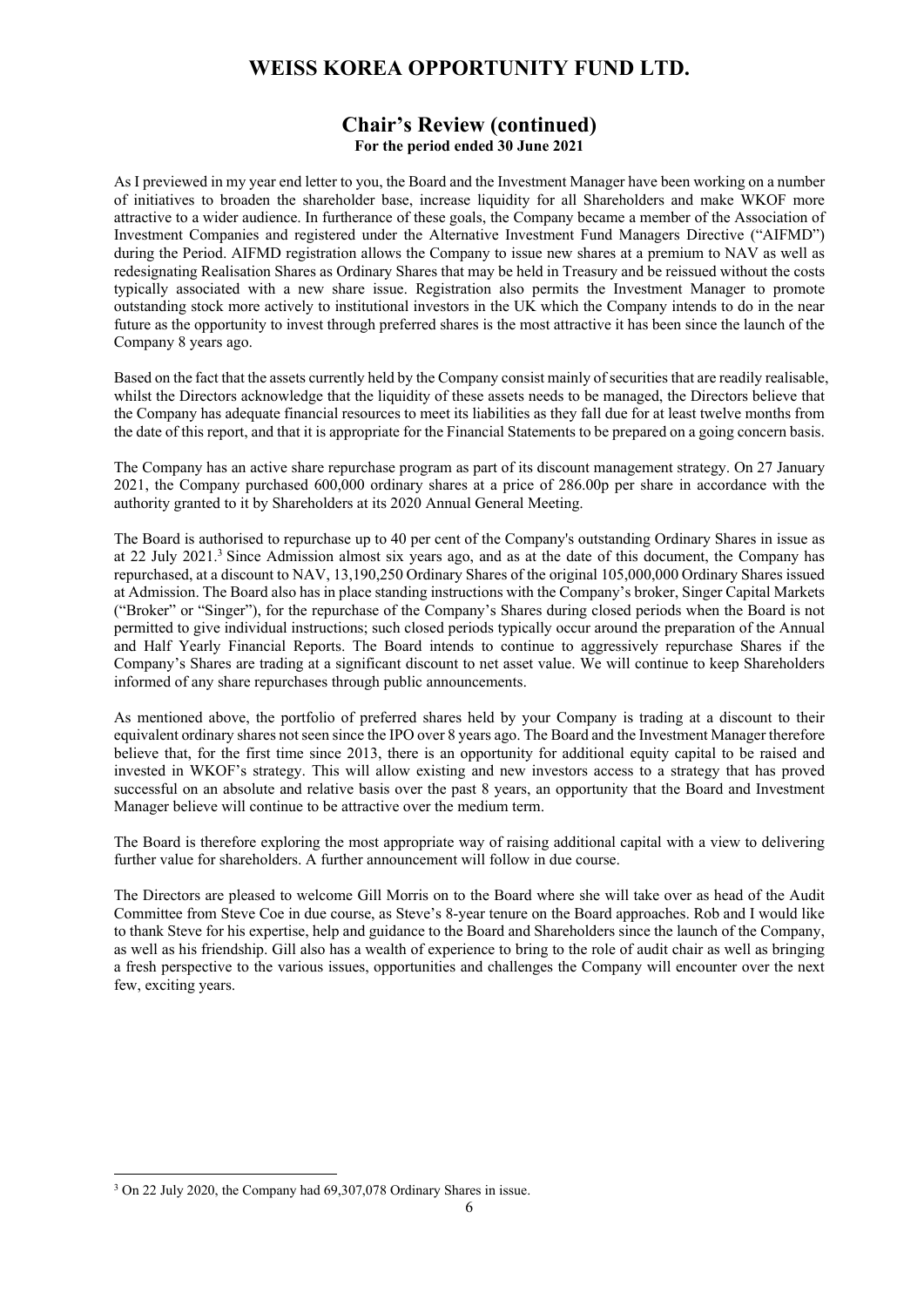## **Chair's Review (continued) For the period ended 30 June 2021**

#### **Update on Environmental, Social and Governance ("ESG") Initiatives**

In the Chair's Statement in the last Annual Report, several paragraphs were dedicated to a discussion on how the Company could engage more effectively with its various stakeholders on Environmental, Social and Governance issues. During the first half of the year, I spoke with several shareholders of the three investment trusts I am a director of, and subsequently several service providers on a confidential basis about what approach they were taking with regard to ESG issues. As the Directors have made corporate governance central to their entire approach to the custodianship of Shareholders' interests, most of the time was spent discussing Environmental and Social ("E&S") issues. I would like to thank all those who took part.

The aim of the discussions with the various investment managers was not to determine, encourage or suggest that they use ESG criteria in stock selection. Some investment mandates may take that into consideration, others will not. The aim was to start a conversation on how investment managers, and other stakeholders, apply ESG criteria within their own organisations. Shareholders pay investment managers, lawyers, accountants, and other service providers fees on an annual basis so many shareholders are keen to establish that some of that money is used to further E&S issues. WKOF is in an unusual position in that the Company owns non-voting shares so the influence over our underlying investments is negligible. WAM also uses quantitative factors in establishing buy and sell levels for the preferred shares in the portfolio. It is not in WKOF's Investment Policy to use ESG metrics in stock selection but to invest in undervalued or mispriced Korean preferred shares. This doctrine has served Shareholders well over the 8-year life of the Company and the Board expects this approach will continue for the foreseeable future.

All but one of the stakeholders approached was willing to discuss E&S issues in detail and those agreeable gave up a great deal of their valuable time to help in this process. The overwhelming impression from my discussions was that many Shareholders and service providers are treating E&S considerations with an increasing sense of importance and that changes being made in these areas are being driven from the ground up, by shareholders, clients and staff rather than top down by governments or industry bodies. Some have taken it upon themselves to push E&S matters up the corporate agenda, whereas others have created committees to ensure that ESG issues are promoted within their organisation and encouraged in the wider community. It is clear that an organization's ESG principles are now scrutinised when Shareholders and service providers determine with whom to do business. As one person said, "If we pay anyone, then we believe they should adhere to our ESG principles."

Many of those contacted believed that the UN Principles of Responsible Investment ("UNPRI") provided a useful standard. I encourage all the Company's shareholders and service providers to familiarise themselves with the Principles (further information may be found here www.unpri.org). Another common theme was that many shareholders and service providers use interactions with other groups to promote the ESG agenda. This may include the companies in which investment managers invest on behalf of shareholders, other shareholders they might interact with, as well as governments, national pension funds and other interested parties.

On Environmental issues, the main concern raised by shareholders and service providers was climate change. Several recognised that business travel is one of the biggest sources of carbon emissions within their workplace and had used offset programs in the past. Some were now in the process of refining that approach to find the best offset program or reduce business travel accordingly. Others still were looking to quantify less obvious sources of carbon emissions by asking staff to detail their modes of travel to work. Once the problem has been measured, it is much easier to work on a solution. The Board felt this was a very sensible approach and will be adopting this in the coming months for your Company. Many were looking to lower carbon emissions by encouraging more environmentally friendly modes of transport such as cycling or walking to work, which may mean the installation of bicycle racks and showers. Only one of the companies approached was able to say that they used green suppliers for their electricity, but we are sure that number will increase over time as this is an obvious way to reduce everyone's carbon footprint.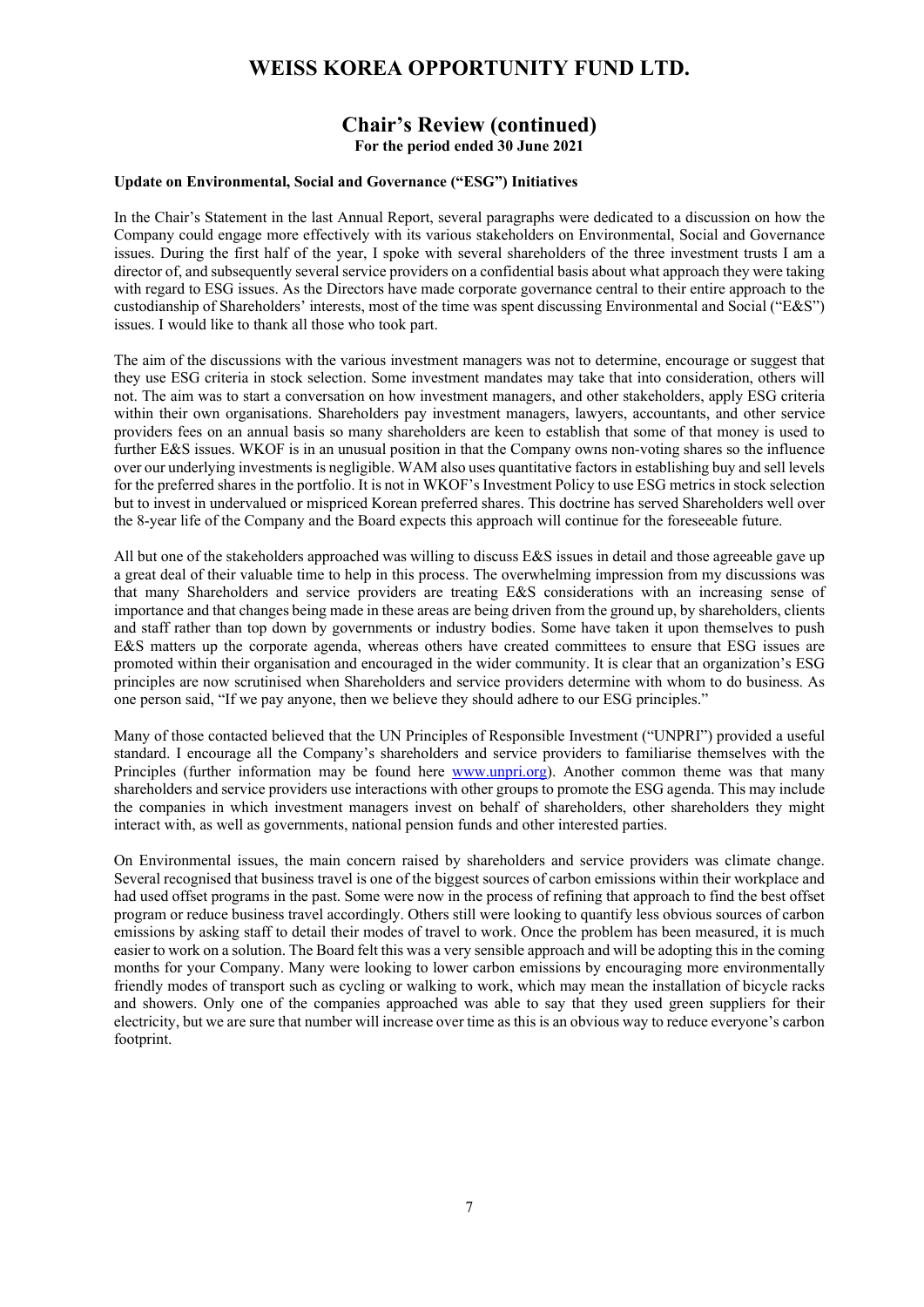## **Chair's Review (continued) For the period ended 30 June 2021**

The response to Social issues was even more positive. Social issues such as sexism, racism, bullying and mental health are now much higher priority to service providers, and all are working hard to address these problems. It is positive that mental health is now a focus of several service providers. The Directors are pleased that some of the money that Shareholders pay to service providers is being used to address this issue, which has been brought clearly into focus during the current pandemic. Many of us have worked in the industry long enough to have lost friends and colleagues to suicide, drugs, alcohol or just over-work to understand the importance of good mental health support. Commendably, some stakeholders are also expanding this care into support for groups outside their offices. Many stakeholders support local charities with one stakeholder going even further and donating 10% of corporate profit to charities around the world, selected by employees.

The E&S issues touched on above should be important in a civilised society but all too often they are downplayed in the quest for profit. One stakeholder approached has an Ethics Committee, and that is arguably more important. If we are acting in an ethical manner, then are not the Environmental and Social issues mentioned above already covered by ethics? An Ethics Committee with a broad enough remit and the power to address issues raised should cover all the ESG problems and many more.

During these discussions it was suggested that the Company should introduce a framework to measure progress in ESG issues. I am reluctant to do this now as many groups already have a great deal of form-filling to deal with and adding to that burden should be avoided. We will however continue to discuss ESG with our stakeholders on an informal basis for the moment and I will report back to shareholders in the next Annual Report.

At the moment your Board will be satisfied to see an improvement in ESG standards from all of your stakeholders. Some are just beginning to address E&S issues whereas others have a very sophisticated approach. We look forward to helping everyone work together to improve all aspects of ESG for the investment trust industry.

The investment trust industry pays billions of pounds to investment managers and hundreds of millions of pounds to accountants, lawyers, company secretaries and all the other groups that make our industry run effectively. It is clear that shareholders of investment trusts have recently added E&S to their list of priorities along with Governance. I believe the boards of investment trusts, as the representatives of shareholders, have a duty to reflect these new priorities to other stakeholders, and to ensure that these new concerns are communicated well. Just as the industry responded to higher governance standards during my career from the 1990's onwards, so must the entire industry react to increasing concerns to E&S standards. On behalf of my fellow directors and Shareholders, I look forward to helping everyone work together to improve all aspects of ESG for the investment trust industry.

**Norman Crighton**  Chair 7 September 2021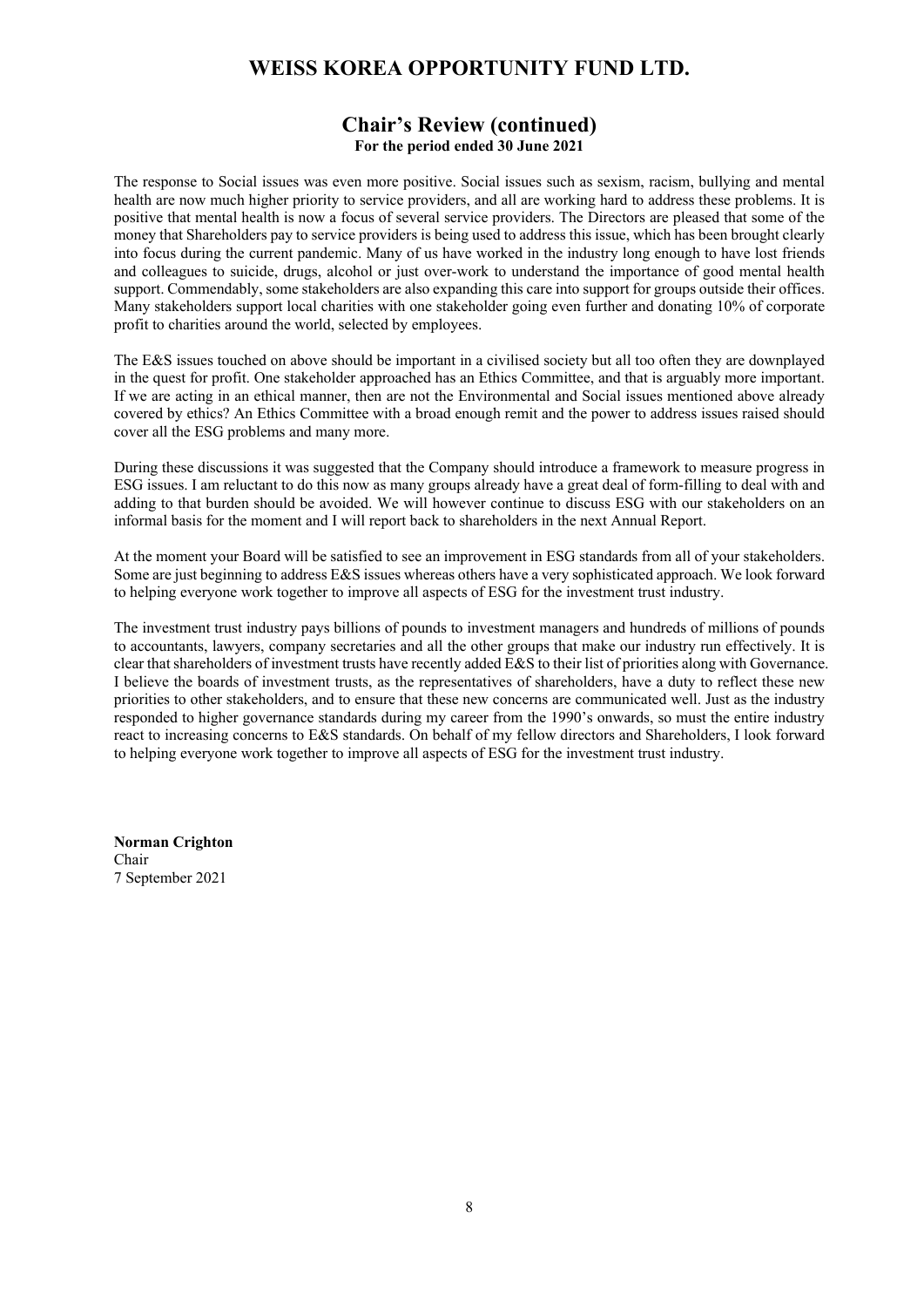## **Investment Manager's Report For the period ended 30 June 2021**

#### **Performance**

In the first half of 2021, Weiss Korea Opportunity Fund's ("WKOF's") NAV in Pounds Sterling ("GBP") gained 14.6 per cent, including reinvested dividends.4 This was an outperformance compared with the MSCI Korea 25/50 Index, which gained 7.5 per cent in GBP during the same period.<sup>5</sup> From its inception in May 2013 through 30 June 2021, WKOF has significantly outperformed the MSCI Korea 25/50 Index: WKOF's NAV has increased 231.8 per cent (including reinvested dividends), compared to a 111.2 per cent return for the MSCI Korea 25/50 Index. The outperformance against the MSCI Korea 25/50 Index during the first half of 2021 was largely due to narrowing of discounts among preferred shares held in WKOF's portfolio.

#### **Macroeconomics & COVID-19**

The South Korean economy continues to recover from the effects of the COVID-19 pandemic. Based on improving economic data, the Governor of the Bank of Korea (the "Bank") commented in late June that the Bank expected to raise interest rates within the year. However, the Bank has not yet begun implementing that change; at its 15 July meeting, the Bank held rates steady at 0.50 per cent, an all-time low, which we believe is attributable to a spike in COVID-19 cases during the month. South Korea's headline CPI inflation moderated to 2.4 per cent year-on-year in June from 2.6 per cent in May but remains higher than the Bank of Korea's medium target inflation rate of 2 per cent.

South Korea's economy continued to benefit from a strong upswing in exports, driven largely by pent up demand for its memory chips and cars. Export figures continue to rise as June ended with a 5.1 per cent month-over-month seasonally-adjusted expansion, marking five months of consecutive gains, and contributing to a year-over-year increase in overseas shipments of approximately 40 per cent. A substantial contributor to this increase in exports is a rise in semiconductor exports. As a major semiconductor exporter, Korea has benefited from the shortages in global semiconductor supply; moreover, the government has recently enacted policies to further boost the industry. For example, in May, President Moon announced a 'K-Semiconductor Strategy' to increase its market share across memory and non-memory chips by providing tax breaks and easing regulations for domestic chipmakers.

Not all recent economic developments have been positive, however. In July, the emergence of the Delta variant led to a fourth wave of COVID-19 infections across South Korea. In response, the government reinstated social distancing guidelines and pandemic controls that it had been easing over the prior months. Seoul has been subject to the most stringent social distancing protocols (Level 4) while surrounding regions have implemented 'Level 2' procedures. As the Delta variant has already produced the highest 7-day average number of new cases since the start of the pandemic, we are carefully monitoring this fourth wave of new cases and its impact. Fortunately, case fatality rates in South Korea remain at their lowest levels since April 2020. Vaccination rates have been slow but have showed meaningful progress since March; these rose from near zero at end-March to greater than 29 per cent of the total population being fully vaccinated as of end-August, with 56 per cent having received at least one dose.

#### **Portfolio Changes**

WKOF's Portfolio Discount widened from 49 per cent at end-December to 52 per cent at end-June. This is the widest month-end Portfolio Discount that WKOF has had. The Portfolio Discount represents the discount of WKOF's actual NAV to the value of what the NAV would be if WKOF held the respective common shares of issuers rather than preferred shares. We believe that a wider Portfolio Discount is generally consistent with a portfolio with higher expected returns. Note that a widening Portfolio Discount need not imply underperformance. Rather, an increase in the Portfolio Discount could occur if we sold securities with smaller discounts and purchased securities with larger discounts. We have been doing just that opportunistically from time to time, as we believe that securities with wider discounts have greater potential for future outperformance. WKOF's NAV outperformed the MSCI Korea 25/50 Index during the first half of 2020 even as the Portfolio Discount increased.

A large driver of WKOF's returns since inception has been the narrowing of discounts of individual preferred shares owned versus the corresponding ordinary shares. In 2018, we previewed our plans to rebalance the Company's portfolio over time toward wider-discount Korean preferred shares; this rebalancing has enabled us to maintain a substantial Portfolio Discount by trading preferred shares with narrow discounts for those with wider ones.

<sup>4</sup> This return includes all dividends paid to the Company's Shareholders and assumes that these dividends were reinvested in the Company's Shares at the next date for which the Company reports a NAV, at the NAV for that date.<br><sup>5</sup> MSCI Korea 25/50 Net Total Return Index denominated in GBP. MSCI total return indices are calculated as if any dividends

paid by constituents are reinvested at their respective closing prices on the ex-date of the distribution.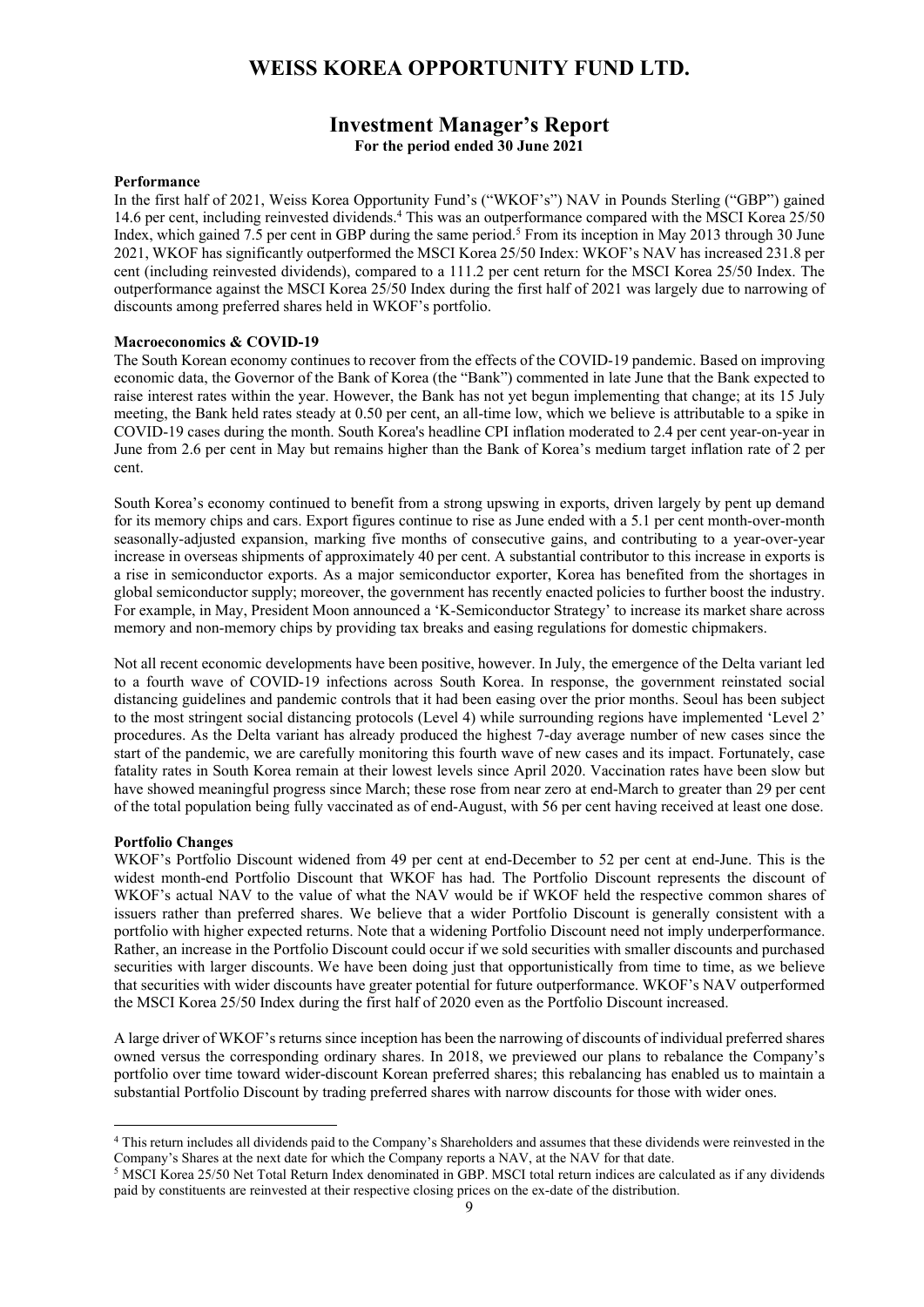## **Investment Manager's Report For the period ended 30 June 2021**

WKOF's annualised portfolio turnover for the first half of 2021 was higher than in all years apart from 2013 when the portfolio was under construction. The opportunities to profitably trade into and out of preferred shares are a function of the dispersion of discounts and available liquidity; currently both are high. As a result, WKOF's portfolio turnover remained elevated and on an annualized basis higher than turnover in 2020. The Fund purchased approximately 82 million GBP and sold approximately 118 million GBP over an average monthly NAV of 274 million GBP. See Note 8 for purchase and disposal information.

In line with this plan, WKOF continued to reduce its exposure to Samsung Electronics' ("Samsung") preferred shares during the first half of the year, resulting in Samsung no longer constituting a top-ten holding by end-June. When WKOF launched in May 2013, Samsung's preferred shares were trading at approximately a 35 per cent discount. At the end of June 2021, that discount had narrowed to 8.7 per cent. Replacing Samsung and Korean ETF exposure with securities trading at wider discounts was a significant contribution to the widening of the Portfolio Discount.

We remind Shareholders to consider the preferred share discount levels described above in the context of the general fundamentals of the Korean equities market. The KOSPI 200 Index trades at a discount to other regional indices such as the Nikkei or Taiwan Stock Exchange Weighted Index based on forward price-to-earnings multiples. As of 31 August 2021, the KOSPI 200 Index had a forward P/E Ratio of 10.7, compared to the TAIEX at 14.1, the S&P at 22.4, and the Nikkei at 17.1.

| <b>Index Name</b>                 | <b>Forward P/E Ratio</b> <sup>6</sup> | <b>P/B Ratio</b> | <b>Dividend Yield</b>                   |
|-----------------------------------|---------------------------------------|------------------|-----------------------------------------|
| <b>Nifty Index (India)</b>        | 23.5                                  | 3.6              | $1.0\%$                                 |
| <b>S&amp;P 500 (US)</b>           | 22.4                                  | 4.7              | $1.3\%$                                 |
| Nikkei 225 (Japan)                | 17.1                                  | 1.9              | $1.6\%$                                 |
| <b>TAIEX</b> (Taiwan)             | 14.1                                  | 2.3              | $2.6\%$                                 |
| <b>FTSE 100 (UK)</b>              | 12.6                                  | 1.8              | 3.8%                                    |
| KOSPI 200 (S. Korea)              | 10.7                                  | 1.1              | $2.2\%$                                 |
| <b>Shanghai Composite (China)</b> | 13.0                                  | 1.7              | $2.0\%$                                 |
| <b>Hang Seng Index (HK)</b>       | 12.3                                  | 1.0              | $2.6\%$                                 |
|                                   |                                       |                  | Source: Bloomberg, as of 31 August 2021 |

In addition to reducing its holdings of Samsung preferred shares, WKOF also increased exposure to Hyundai Motor Co ("Hyundai") during the period. This change has further contributed to the divergence of WKOF's holdings from the MSCI 25/50 Index weightings. Shareholders should be aware that WKOF was significantly underweight Samsung and overweight Hyundai Motor Co relative to MSCI Korea 25/50 Index at the end of June.

<sup>6</sup> Forward Price/Earnings ratio based on estimated earnings, Bloomberg.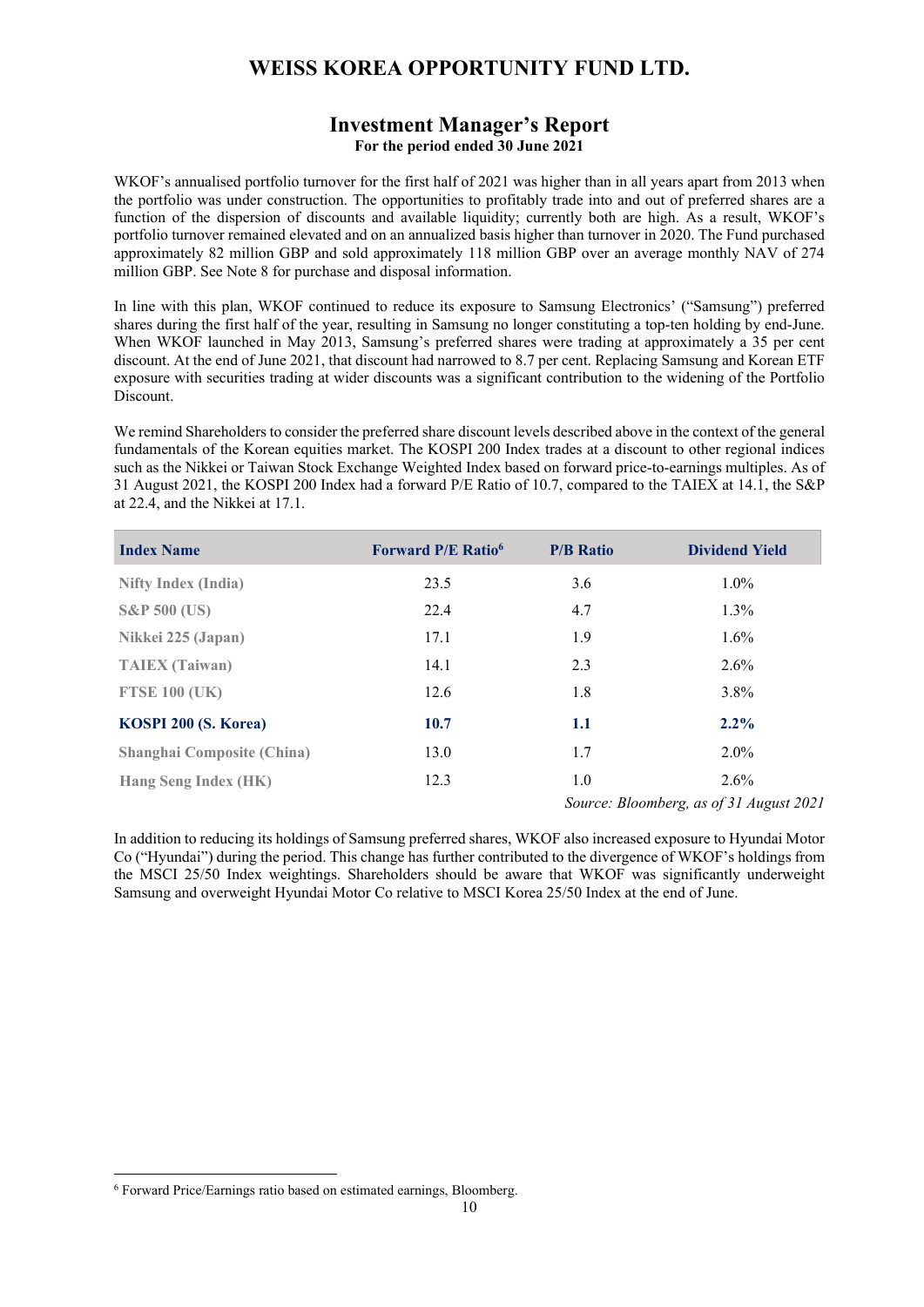## **Investment Manager's Report For the period ended 30 June 2021**

Hyundai has three series of preferred shares outstanding, all trading at greater than 50 per cent discounts to Hyundai's ordinary shares. WKOF has previously held all three preferred share series, but currently only holds the  $2<sup>nd</sup>$  and  $3<sup>rd</sup>$  series. The three series have historically traded at different levels, with the most liquid  $2<sup>nd</sup>$  series trading at the narrowest discount, and the least liquid 3<sup>rd</sup> series at the widest discount. However, in January and late February, the 2<sup>nd</sup> series of preferred shares traded considerably wider than the 1<sup>st</sup> series. Following this development, WKOF transferred its exposure from the  $1<sup>st</sup>$  series to the  $2<sup>nd</sup>$  series since it continued to have greater liquidity and upside potential conditional upon a reversion to historical discount levels. This effect is enhanced as the discounts between Hyundai's preferred shares and its common shares have widened significantly. As of 30 June 2021, the 2<sup>nd</sup> series of preferred shares of Hyundai were trading at a 52% discount, compared to a 42% discount in June 2020. Additionally, the chairman of Hyundai Motor Group announced he is considering options for a restructuring of the conglomerate and the modernization of its current cross-shareholding structure. As it stands, entities within the conglomerate have controlling interests in each other. We believe that a restructuring would benefit shareholders of Hyundai and have the potential to cause preferred share discounts to narrow.

Discounts in other substantial positions in WKOF's portfolio have also narrowed, notably Amorepacific and Kumho Petro Chem ("Kumho"). Interestingly, in the case of Kumho, the discount change appears to have been largely driven by activism by members of Kumho's controlling family. This led to a proxy battle for board seats between the current chairman and the chairman's nephew, who is also the largest individual shareholder. Both parties pressed for a dividend increase; the Chairman suggested a 174 per cent increase in dividend per share while the activist (nephew) suggested a greater than 600% increase. The chairman won most agenda items at March's Annual General Meeting, including the contested dividend increase. Following this development, the preferred discount narrowed from 61 per cent to 56 per cent. While this specific set of circumstances is unlikely to repeat, we believe preferred shares trading at greater than 60 per cent discounts to common shares present an attractive opportunity.

#### **Positive dividend trends**

Dividend trends in the Korean market also remain positive. According to the Korea Exchange, combined dividend payments in 2020 by KOSPI companies closing their books in December increased by 60.7 per cent year-over-year, reaching a five-year high. The average dividend yield of all listed preferred shares also reached a five year high of 2.62 per cent (compared to 2.58, 2.51, and 2.28 per cent in 2019, 2018, and 2017, respectively). At the same time, the dividend payout ratio of the KOSPI has increased significantly since 2017, to around 40% at the end of 2020.

While the companies in WKOF's portfolio pay a lower dividend on average, we are hopeful that broader market trends relating to dividends will extend to these companies as well, and that such trends will be accompanied by common price increases and narrowing preferred discounts.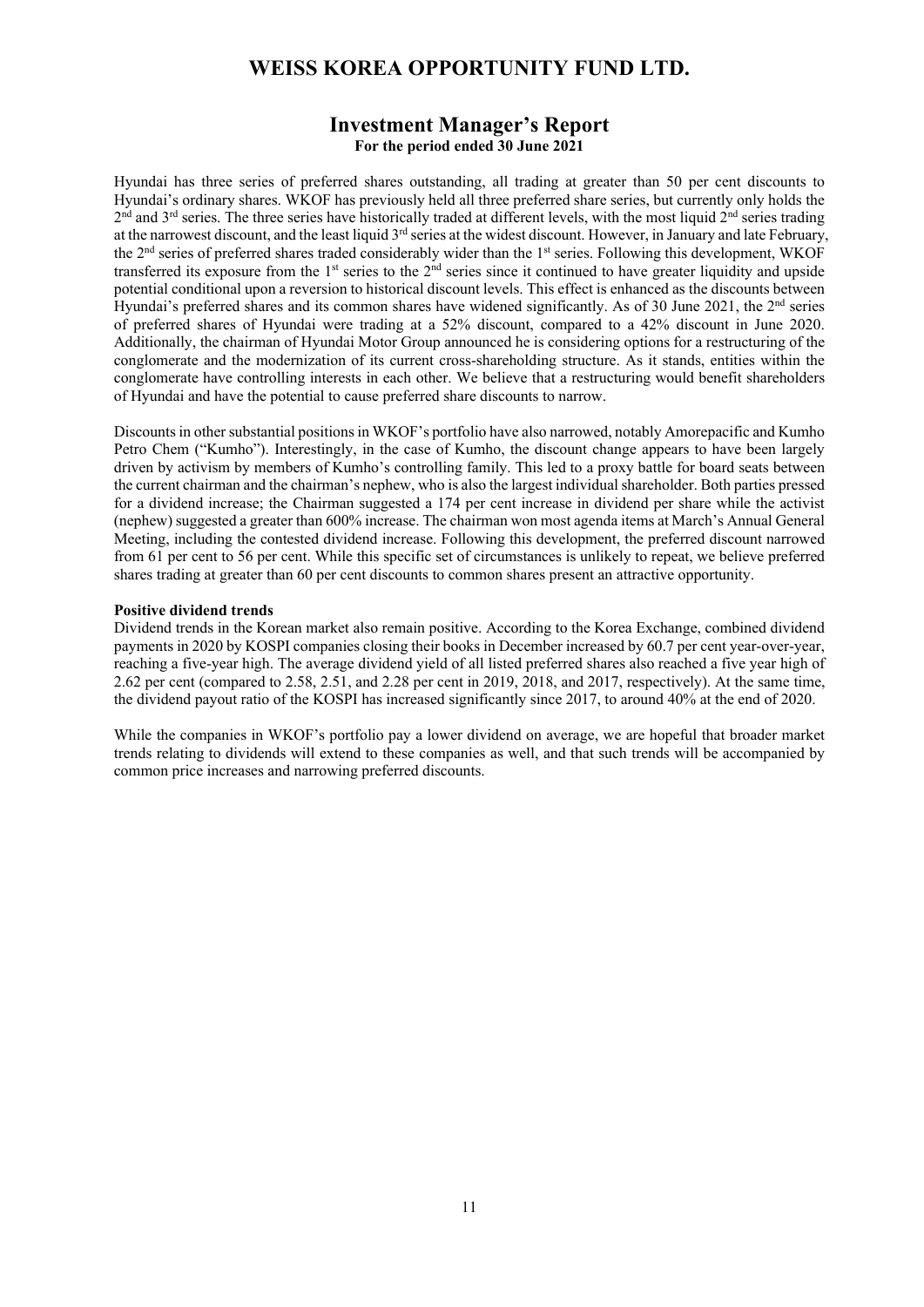## **Investment Manager's Report For the period ended 30 June 2021**

### **Hedging**

WKOF pursues its investment strategy with a portfolio that is generally long only. However, as described more fully in WKOF's Annual Report and Audited Financial Statements for the year ended 31 December 2017, because of political tensions in Northeast Asia, the Board approved a hedging strategy in September 2017 that was intended to reduce exposure to extreme events that would be catastrophic to its Shareholders' investments in WKOF. As a result, WKOF has limited its use of hedging instruments to purchases of credit default swaps ("CDS") and put options on the MSCI Korea 25/50 Index: securities that we believe would generate high returns if WKOF experienced geopolitical disaster without introducing material new risks into the portfolio. These catastrophe hedges are not expected to make money in most states of the world. We expect that, as with any insurance policy, WKOF's hedges will lose money most of the time. The tables below provide details about the hedges as of 30 June 2021. Note that outside of the general market and portfolio hedges described herein, WKOF has generally not hedged interest rates or currencies.

| Credit Default Swaps<br>on South Korean<br>Sovereign Debt | Notional Value<br>(USD) | Total Cost to<br>Expiration<br>(USD) | Annual Cost<br>(USD)              | Price Paid as % of<br>Notional Value<br>(per annum) |                  | Expiration<br>Date | Duration<br>(Years) |
|-----------------------------------------------------------|-------------------------|--------------------------------------|-----------------------------------|-----------------------------------------------------|------------------|--------------------|---------------------|
| 5 year CDS                                                | \$20m                   | \$457,151                            | \$91,430                          | 45bps                                               |                  | 2023               | 5.0                 |
| 3 year CDS                                                | \$80 <sub>m</sub>       | \$431,216                            | \$143,739                         | 18bps                                               |                  | 2023               | 3.0                 |
| <b>Total Cost</b>                                         |                         | \$888,367                            | \$235,169                         |                                                     |                  |                    |                     |
| Number of Put Option Contracts<br>Held on EWY7            |                         | <b>Strike Price</b><br>(USD)         | Total Cost to Expiration<br>(USD) |                                                     | Purchase<br>Date |                    | Expiration<br>Date  |
| 2,000                                                     |                         | \$78                                 | \$504,069                         |                                                     | 18 June<br>2021  |                    | 21 January<br>2022  |
| <b>Total Cost</b>                                         |                         |                                      | \$504,069                         |                                                     |                  |                    |                     |

#### **Conclusion**

In the context of WKOF's performance over its more than eight year history, it is perhaps surprising to find that the prospects for the current portfolio of Korean preferred shares seem as attractive as they have been since WKOF's inception. The overall Korean market remains one of the more cheaply valued equity markets globally and in the Asian region. There are more opportunities to invest in preferred shares at wide discounts today than we have seen in the last few years. Volatility in discounts over the last several years has presented opportunities to generate additional returns to investors. WKOF has a diversified portfolio of preference shares that as a group trade at less than half of the market value of the voting shares. While we do not have a crystal ball, we believe that this portfolio is a compelling value proposition for long term investors.

**Weiss Asset Management LP**  7 September 2021

<sup>7</sup> iShares MSCI South Korea ETF, U.S. ticker EWY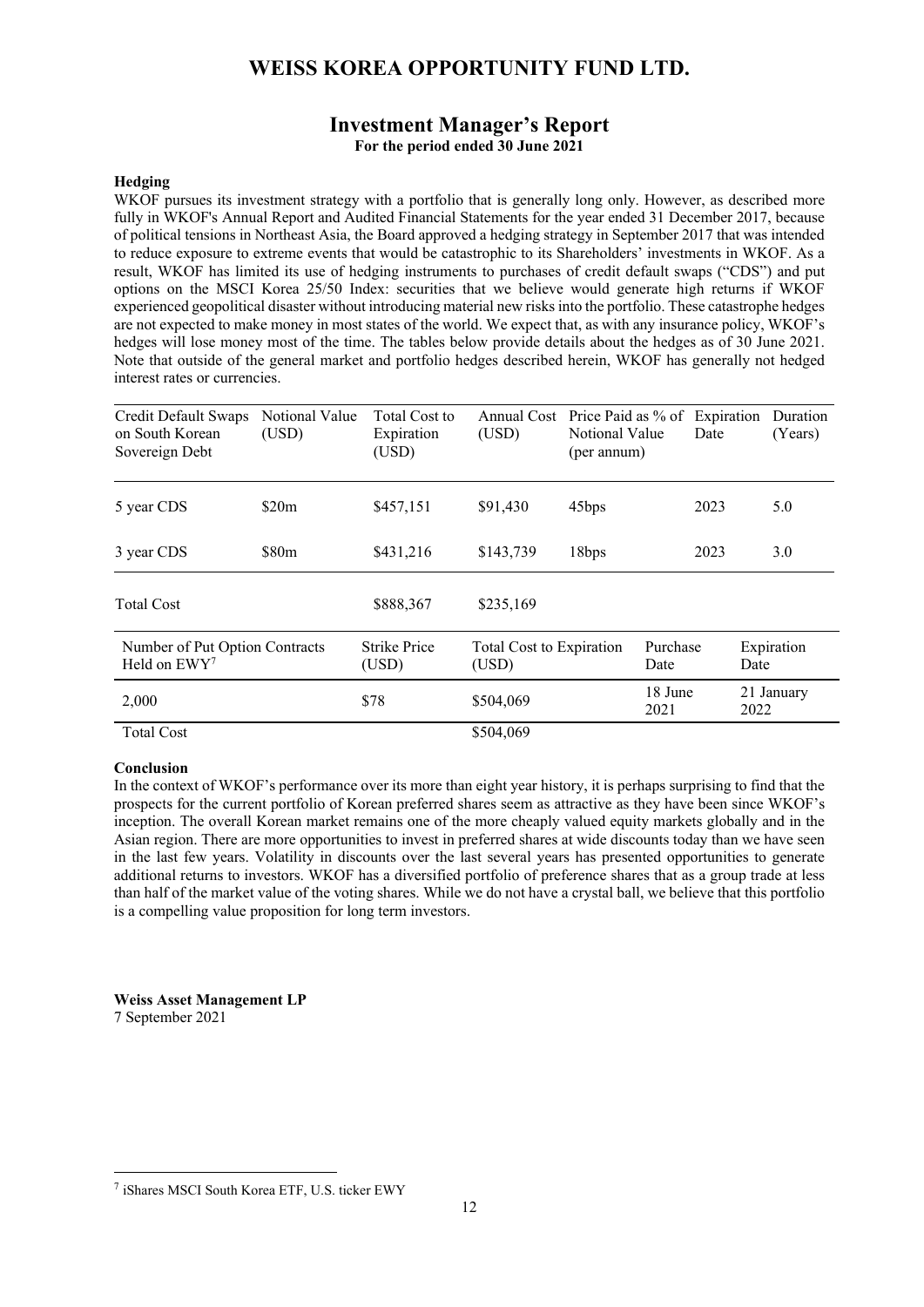## **Statement of Principal and Emerging Risks and Uncertainties For the period ended 30 June 2021**

The Company's risk exposure and the effectiveness of its risk management and internal control systems are reviewed by the Audit Committee at its meetings and annually by the Board. The Board believes that the Company has adequate and effective systems in place to identify, mitigate, and manage the risks to which it is exposed.

### **Emerging Risks**

In order to recognise any new risks that may impact the Company and to ensure that appropriate controls are in place to manage those risks, the Audit Committee undertakes a regular review of the Company's Risk Matrix.

### **COVID-19**

The Board continues to monitor the impact of the COVID-19 outbreak and the impact that COVID-19 will continue to have on the future of the Company and the performance of the Portfolio. Notwithstanding the impact the outbreak has already had on the Company's share price and NAV performance, there remains continued uncertainty as to the consequences of the COVID-19 outbreak on the economy in general.

From an operational perspective, the Company uses a number of service providers who have established, documented and regularly test their Business Resiliency Policies to cover various possible scenarios whereby staff cannot be present at the designated office and conduct business as usual. Since the COVID-19 pandemic outbreak, service providers have deployed these alternative working policies to ensure continued business service.

### **Principal Risks and Uncertainties**

In respect to the Company's system of internal controls and reviewing its effectiveness, the Directors:

- are satisfied that they have carried out a robust assessment of the principal risks facing the Company, including those that would threaten its business model, future performance, solvency, or liquidity; and
- have reviewed the effectiveness of the risk management and internal control systems, including material financial, operational, and compliance controls (including those relating to the financial reporting process) and no significant failings or weaknesses were identified.

The principal risks and uncertainties which have been identified and the steps which are taken by the Board to mitigate them are as follows:

### *Investment Risks*

The Company is exposed to the risk that its portfolio fails to perform in line with its investment objective and policy if markets move adversely or if the Investment Manager fails to comply with the investment policy. The Board reviews reports from the Investment Manager at the quarterly Board Meetings, with a focus on the performance of the portfolio in line with its investment policy. The Administrator is responsible for ensuring that all transactions are in accordance with the investment restrictions.

### *Operational Risks*

The Company is exposed to the risk arising from any failures of systems and controls in the operations of the Investment Manager, Administrator, and the Custodian. The Board and its Committees regularly review reports from the Investment Manager and the Administrator on their internal controls. The Administrator will report to the Investment Manager any valuation issues which will be brought to the Board for final approval as required.

### *Accounting, Legal and Regulatory Risks*

The Company is exposed to the risk that it may fail to maintain accurate accounting records, fail to comply with the requirements of its Admission Document and fail to meet its listing obligations. The accounting records prepared by the Administrator are reviewed by the Investment Manager. The Administrator, Broker, and Investment Manager provide regular updates to the Board on compliance with the Admission Document and changes in regulation.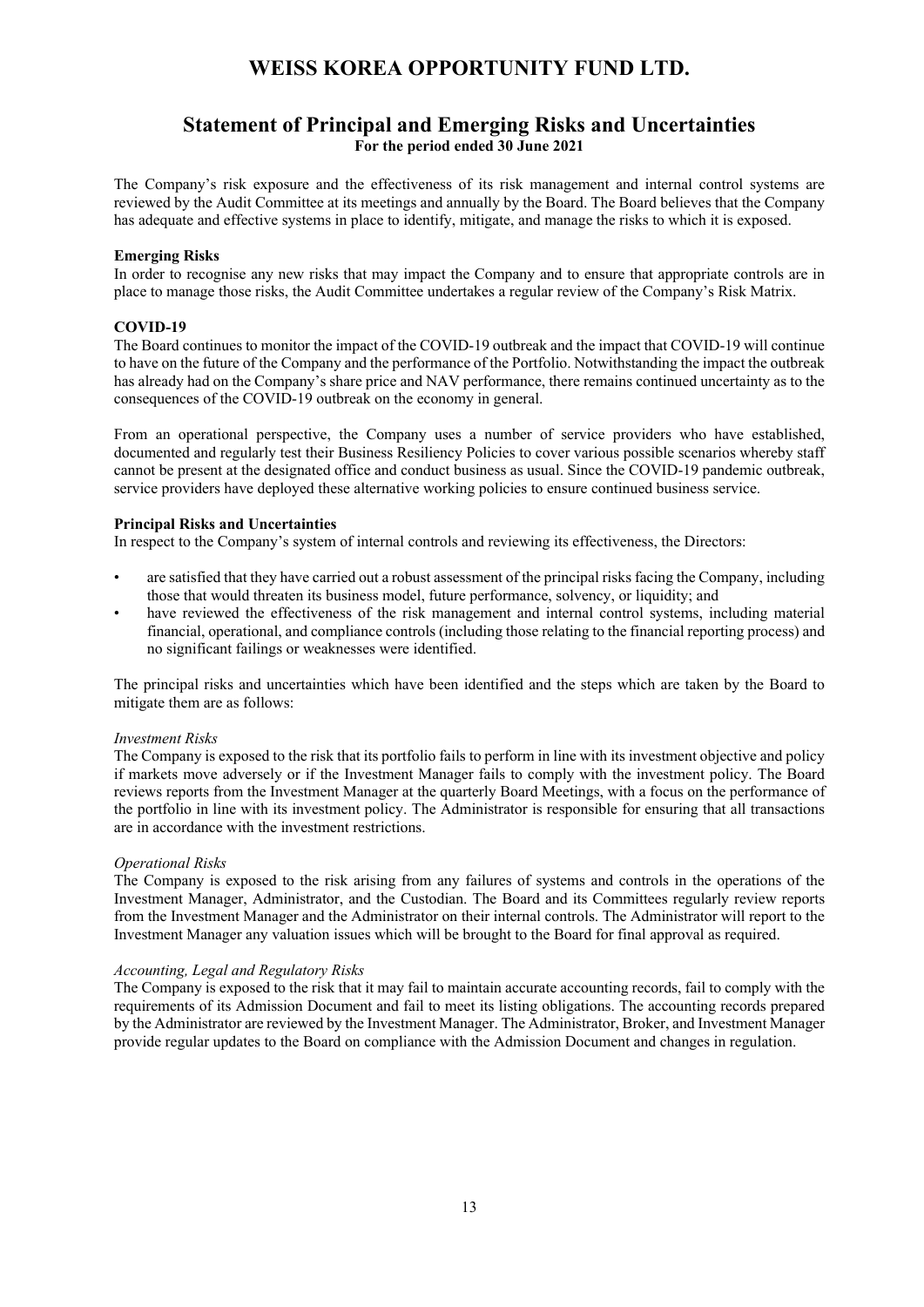## **Statement of Principal and Emerging Risks and Uncertainties (continued) For the period ended 30 June 2021**

#### *Discount Management*

The Board and its Broker monitor the Share price discount (or premium) continuously and have engaged in Share buybacks from time to time to help minimise any such discount. The Board believes that it has access to sufficiently liquid assets to help manage the Share price discount.

#### *Liquidity of Investments*

The Korean preferred shares typically purchased by the Company generally have smaller market capitalisations and lower levels of liquidity than their common share counterparts. These factors, among others, may result in more volatile price changes in the Company's assets as compared to the South Korean stock market or other more liquid asset classes. This volatility could cause the NAV to go up or down dramatically.

#### **Going Concern**

In accordance with the Company's Articles of Incorporation and its Admission Document, the Company offers all Shareholders the right to elect to realise some or all of the value of their Ordinary Shares (the "Realisation Opportunity"), less applicable costs and expenses, on or prior to the fourth anniversary of Company's admission to AIM and, unless it has already been determined that the Company be wound-up, every two years thereafter, the most recent being 14 May 2021 (the "Realisation Date").

On 15 March 2021, the Company announced that pursuant to the Realisation Opportunity, Shareholders who were on the register as at the record date could elect, during the Election Period, to redesignate all or part (provided that such part be rounded up to the nearest whole Ordinary Share) of their Ordinary Shares as Realisation Shares. The Election Period commenced on 14 April 2021 and closed at 1pm, 7 May 2021. Elections were received from shareholders totalling of 11,710,750 Ordinary Shares, representing 14.5 per cent of the Company's issued share capital.

As the aggregate NAV of the continuing Ordinary Shares at the close of business on the last Business Day before the Realisation Date was more than £50 million, the Ordinary Shares held by the Shareholders who have elected for Realisation have been redesignated as Realisation Shares and the Portfolio split into two separate and distinct Pools, namely the Continuation Pool (comprising the assets attributable to the continuing Ordinary Shares) and the Realisation Pool (comprising the assets attributable to the Realisation Shares). If one or more Realisation Elections are duly made and the NAV of the continuing Ordinary Shares at the close of business on the last Business Day before the Reorganisation Date is less than £50 million, the Directors may propose an ordinary resolution for the winding up of the Company and may pursue a liquidation of the Company instead of splitting the Portfolio into the Continuation Pool and the Realisation Pool.

Based on the fact that the assets currently held by the Company consist mainly of securities that are readily realisable, whilst the Directors acknowledge that the liquidity of these assets needs to be managed, the Directors believe that the Company has adequate financial resources to meet its liabilities as they fall due for at least twelve months from the date of this report, and that it is appropriate for the Financial Statements to be prepared on a going concern basis.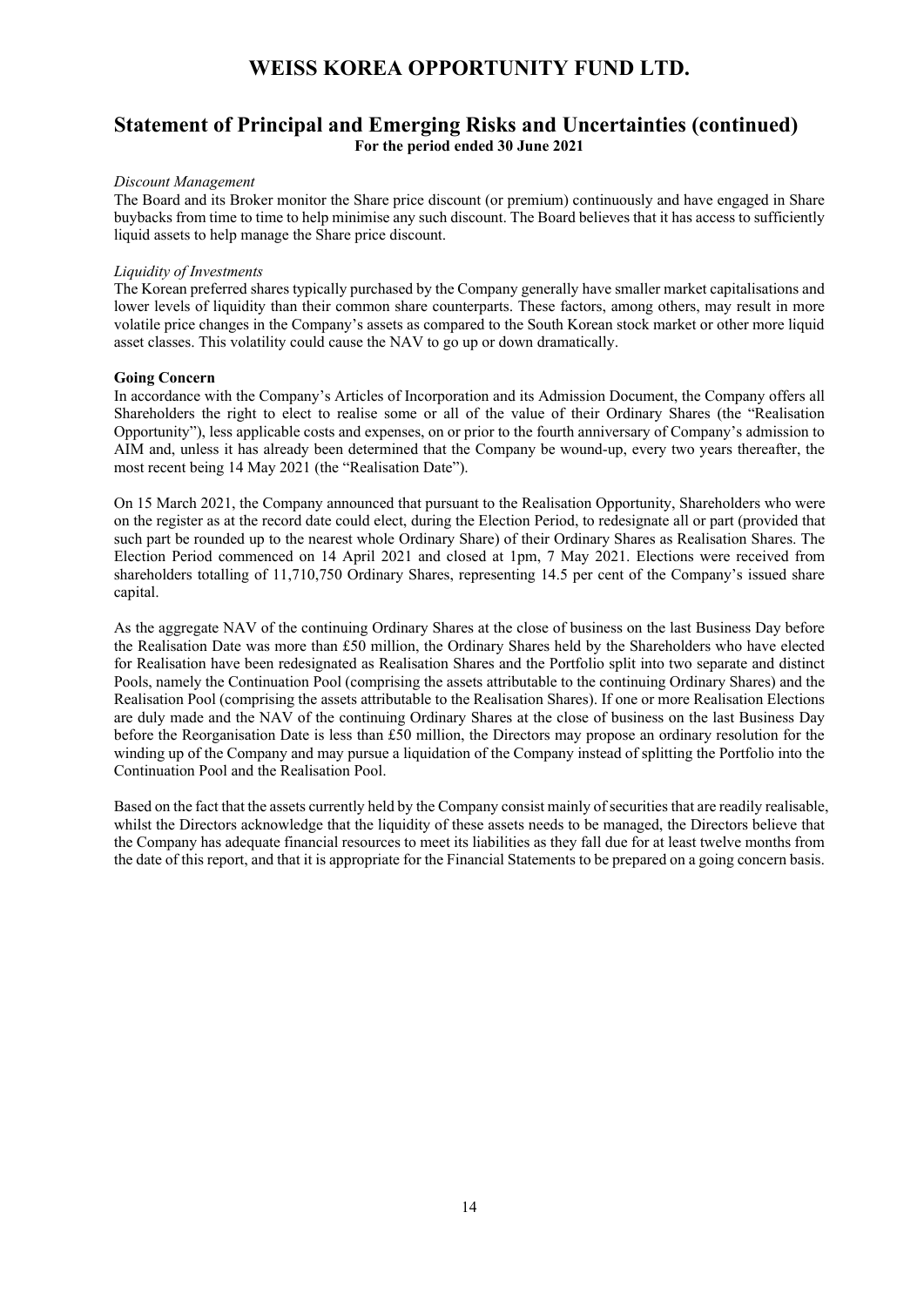### **Directors For the period ended 30 June 2021**

The Company has four non-executive Directors, all of whom are considered independent of the Investment Manager and details are set out below.

### **Norman Crighton (aged 55)**

Having worked within the investment trust and global closed-end fund industries for over 30 years, Mr Crighton has extensive experience of these sectors. Starting his career as an investment banker, he was soon running multinational teams within major investment banks overseeing sales, research, market making and corporate finance departments. He then moved on to the buy-side, managing a portfolio of closed-end funds for institutional investors on a long and hedged basis. Since 2011, he has joined the boards of many closed-end funds and trading companies, overseeing IPOs and capital raises, as well as restructurings and wind downs. He has expertise, and a particular interest, in ESG issues. Mr Crighton is also the Chair of RM Infrastructure Income and AVI Japan Opportunity Trust.

#### **Stephen Charles Coe (aged 55)**

Stephen is Chair of the Audit Committee. He is also Chair of the Audit Committee for Chrysalis Investment Company Limited. He has been involved with offshore investment funds and managers since 1990 with significant exposure to property, debt, emerging markets, and private equity investments.

He qualified as a Chartered Accountant with Price Waterhouse Bristol in 1990 and remained in audit practice, specialising in financial services, until 1997. From 1997 to 2003, he was a director of the Bachmann Group of fiduciary companies and Managing Director of Bachmann Fund Administration Limited, a specialist third party fund administration company. From 2003 to 2006, Stephen was a director with Investec in Guernsey and Managing Director of Investec Trust (Guernsey) Limited and Investec Administration Services Limited. He became selfemployed in August 2006, providing services to financial services clients. Stephen is British and resident in Guernsey. Stephen was appointed to the Board in 2013.

#### **Robert Paul King (aged 58)**

Rob is a non-executive director for a number of open and closed-ended investment funds including Tufton Oceanic Assets Limited (chair) and CIP Merchant Capital Limited. Before becoming an independent non-executive director in 2011, he was a director of Cannon Asset Management Limited and their associated companies. Prior to this, he was a director of Northern Trust International Fund Administration Services (Guernsey) Limited (formerly Guernsey International Fund Managers Limited) where he had worked from 1990 to 2007. He has been in the offshore finance industry since 1986 specialising in administration and structuring of offshore open and closedended investment funds. Rob is British and resident in Guernsey. Rob was appointed to the Board in 2013.

#### **Gillian Yvonne Morris (aged 58)**

Gill was appointed to the Board in 2021 and will become Chair of the Audit Committee when Stephen Coe retires. Gill is a non-executive director and Chair of the Audit Committee at The International Stock Exchange, a panel member of the States of Guernsey Financial Scrutiny Panel and the Guernsey Tax Tribunal. She also runs her own consultancy and coaching business. Gill qualified as a Chartered Accountant with the Institute of Chartered Accountants of England & Wales in 1988 and a Chartered Tax Advisor with the Chartered Institute of Taxation in 1994. Gill started her career in 1985 as a tax advisor at Touche Ross & Co in London. She worked with Touche Ross & Co and KPMG in Australia before returning to Guernsey with KPMG. Gill moved into industry in 1994 joining Specsavers Optical Group as their tax manager and during her time with the Group was promoted to Director of Tax and Treasury. As part of her role, she was a director of Specsavers Finance (Guernsey) Limited. She ultimately served as Director of Risk and Government Affairs until 2020. Gill has also held other government roles in Guernsey since 2012, including as a Non States member of the Public Accounts and the Scrutiny Management Committees and a panel member of The Trade Policy Advisory Panel. Gill is British and resident in Guernsey.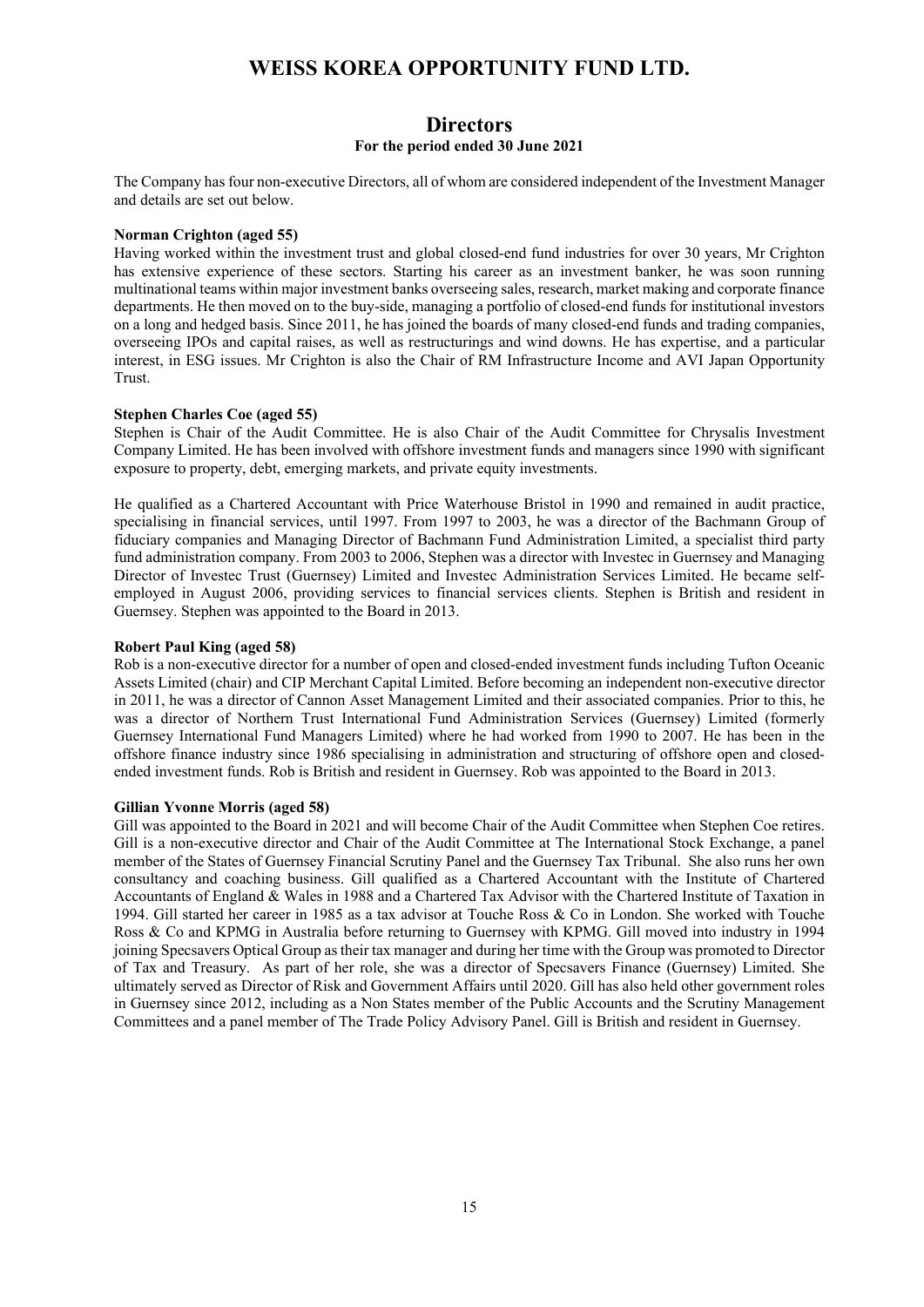## **Directors' Responsibility Statement For the period ended 30 June 2021**

The Directors are responsible for preparing the Unaudited Half-Yearly Financial Report (the "Condensed Financial Statements"), which have not been audited by an independent auditor, and confirm that to the best of their knowledge:

- these Condensed Financial Statements have been prepared in accordance with International Financial Reporting Standards ("IFRS") and in accordance with International Accounting Standard 34 "Interim Financial Reporting" issued by the European Union and the AIM Rules of the London Stock Exchange ("LSE");
- these Condensed Financial Statements include a fair review of important events that have occurred during the period and their impact on the Condensed Financial Statements, together with a description of the principal risks and uncertainties of the Company for the remaining six months of the financial period as detailed in the Investment Manager's Report; and
- these Condensed Financial Statements include a fair review of related party transactions that have taken place during the six-month period which have had a material effect on the financial position or performance of the Company, together with disclosure of any changes in related-party transactions in the last Annual Report and Audited Financial Statements which have had a material effect on the financial position of the Company in the current period.

The Directors confirm that the Condensed Financial Statements comply with the above requirements.

On behalf of the Board,

**Norman Crighton Stephen Coe**  Chair Director

7 September 2021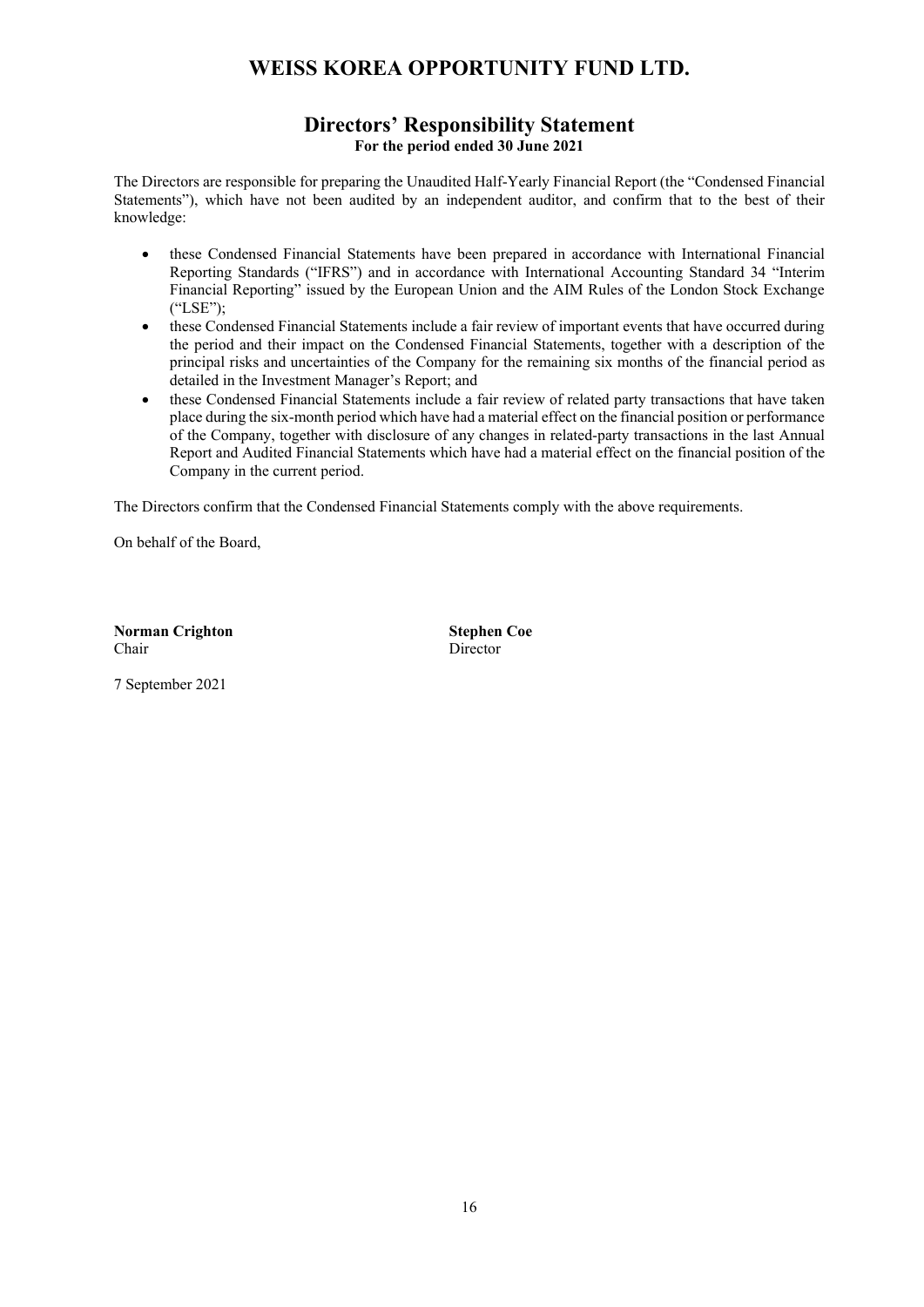# **Condensed Statement of Financial Position**

|                                                       |                | As at<br>30 June<br>2021 | As at<br>31 December<br>2020 |
|-------------------------------------------------------|----------------|--------------------------|------------------------------|
|                                                       |                | (Unaudited)              | (Audited)                    |
|                                                       | <b>Notes</b>   | £                        | $\pmb{\mathfrak{L}}$         |
| <b>Assets</b>                                         |                |                          |                              |
| Financial assets at fair value through profit or loss | 8              | 194,741,212              | 193,058,894                  |
| Derivative financial assets                           | 9              | 231,331                  | 62,951                       |
| Other receivables                                     |                | 243,440                  | 3,857,730                    |
| Cash and cash equivalents                             |                | 6,847,850                | 5,972,867                    |
| Margin account                                        |                | 1,707,673                | 2,095,974                    |
| Due from broker                                       |                | 289,611                  | 2,989,619                    |
| <b>Total assets</b>                                   |                | 204,061,117              | 208,038,035                  |
|                                                       |                |                          |                              |
| <b>Liabilities</b>                                    |                |                          |                              |
| Derivative financial liabilities                      | 9              | 1,315,412                | 1,588,314                    |
| Due to broker                                         |                |                          | 2,711,434                    |
| Other payables                                        |                | 511,296                  | 613,334                      |
| <b>Total liabilities</b>                              |                | 1,826,708                | 4,913,082                    |
| <b>Net assets</b>                                     |                | 202,234,409              | 203,124,953                  |
| <b>Represented by:</b>                                |                |                          |                              |
| Shareholders' equity and reserves                     |                |                          |                              |
| Share capital:                                        |                |                          |                              |
| <b>Continuation Pool</b>                              | 10             | 33,986,846               | 68,124,035                   |
| Realisation Pool                                      | 10             | 7,417,757                |                              |
| Other reserves:                                       |                |                          |                              |
| Continuation Pool                                     |                | 160,334,893              | 135,000,918                  |
| Realisation Pool                                      |                | 494,913                  |                              |
| Total shareholders' equity                            |                | 202,234,409              | 203,124,953                  |
| Net assets per share:                                 |                |                          |                              |
| <b>Continuation Pool</b>                              | 7              | 2.8038                   | 2.4887                       |
| <b>Realisation Pool</b>                               | $\overline{7}$ | 2.8975                   | $\qquad \qquad \blacksquare$ |

The Notes on pages 21 to 30 form an integral part of these Condensed Financial Statements.

The Condensed Financial Statements on pages 17 to 30 were approved and authorised for issue by the Board of Directors on 7 September 2021.

**Norman Crighton Stephen Coe** Chair Director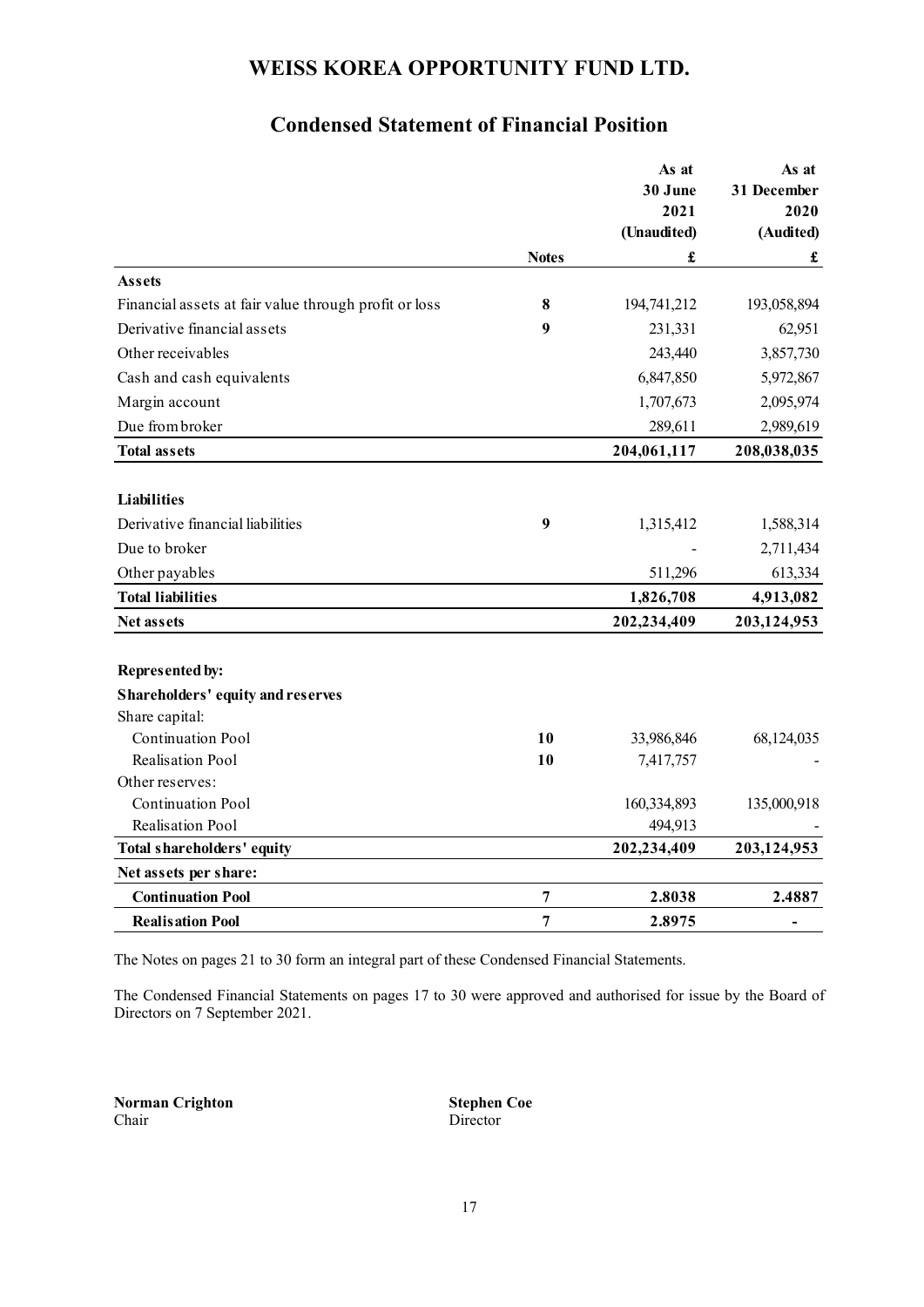|                                                                                       |              | 30 June 2021<br>(Unaudited) | For the period ended For the period ended<br>30 June 2020<br>(Unaudited) |
|---------------------------------------------------------------------------------------|--------------|-----------------------------|--------------------------------------------------------------------------|
|                                                                                       | <b>Notes</b> | £                           | £                                                                        |
| <b>Income</b>                                                                         |              |                             |                                                                          |
| Net changes in fair value of financial assets<br>at fair value through profit or loss |              | 32,880,404                  | 14,222,572                                                               |
| Net changes in fair value of derivative financial                                     |              |                             |                                                                          |
| instruments through profit or loss                                                    |              | 82,819                      | 1,581,263                                                                |
| Net foreign currency (losses)/gains                                                   |              | (311, 025)                  | 53,624                                                                   |
| Dividend income                                                                       |              | 619,918                     | 506,542                                                                  |
| Bank interest (expenses)/income                                                       |              | (90)                        | 3,302                                                                    |
| <b>Total income</b>                                                                   |              | 33,272,026                  | 16,367,303                                                               |
|                                                                                       |              |                             |                                                                          |
| <b>Expenses</b>                                                                       |              |                             |                                                                          |
| Operating expenses                                                                    |              | (3,068,708)                 | (1,937,790)                                                              |
| <b>Total operating expenses</b>                                                       |              | (3,068,708)                 | (1,937,790)                                                              |
| Profit for the period before tax                                                      |              | 30,203,318                  | 14,429,513                                                               |
| Withholding tax                                                                       | 3            | (136,305)                   | (111, 440)                                                               |
| Profit for the period after tax                                                       |              | 30,067,013                  | 14,318,073                                                               |
| Profit and total comprehensive income for the period                                  |              | 30,067,013                  | 14,318,073                                                               |
| Basic and diluted earnings per Share:                                                 |              |                             |                                                                          |
| <b>Continuation Pool</b>                                                              | 6            | 0.3792                      | 0.1754                                                                   |
| <b>Realisation Pool</b>                                                               | 6            | 0.0894                      |                                                                          |

# **Condensed Statement of Comprehensive Income**

All items derive from continuing activities.

The Notes on pages 21 to 30 form an integral part of these Condensed Financial Statements.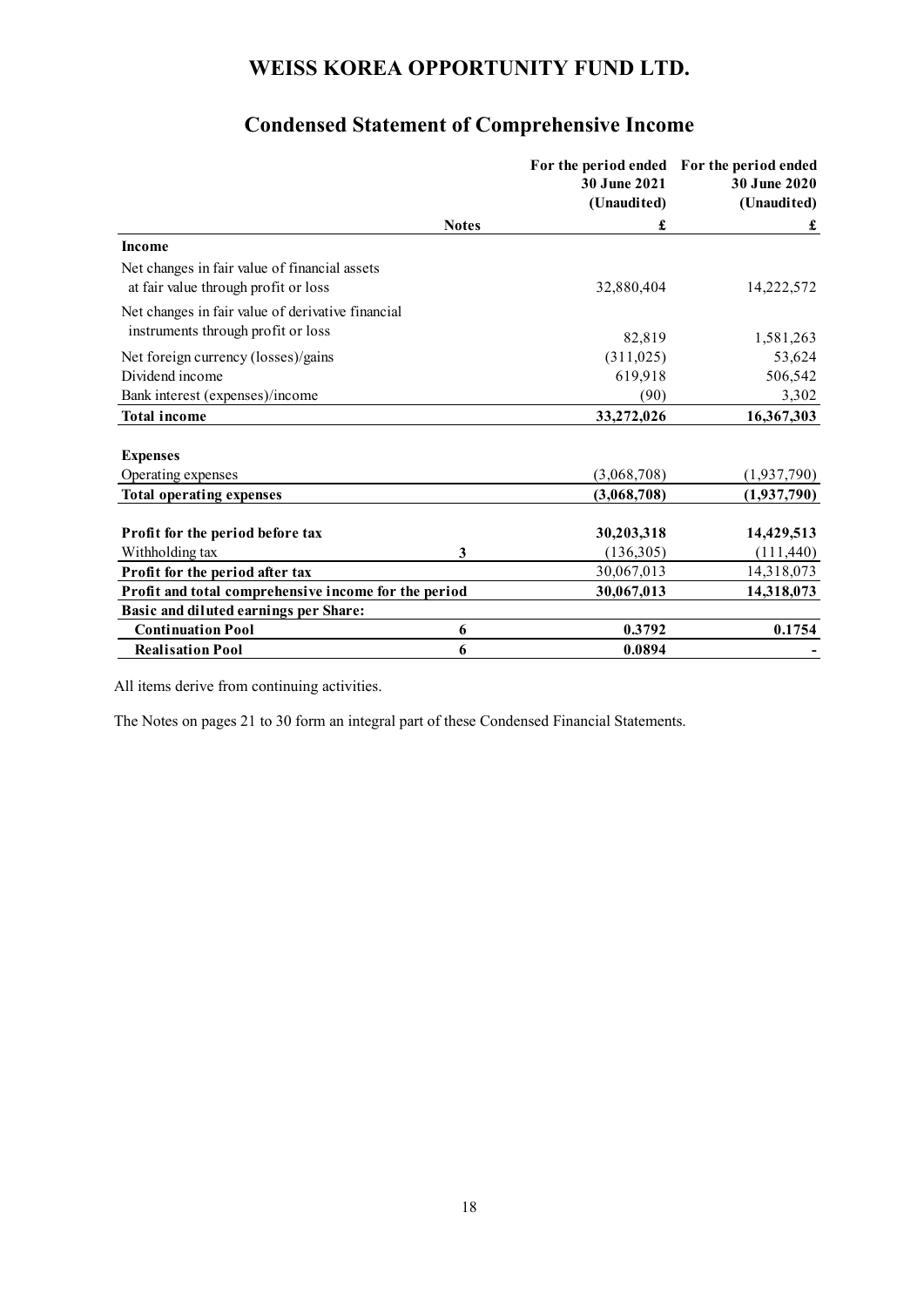# **Condensed Statement of Changes in Equity**

**For the period ended 30 June 2021 (Unaudited)**

|                                                             |              |                | <b>Continuation Pool</b> |              | <b>Realisation Pool</b>  |                |
|-------------------------------------------------------------|--------------|----------------|--------------------------|--------------|--------------------------|----------------|
|                                                             |              | <b>Share</b>   | <b>Other</b>             | <b>Share</b> | Other                    |                |
|                                                             |              | capital        | reserves                 | capital      | reserves                 | <b>Total</b>   |
|                                                             | <b>Notes</b> | £              | £                        | £            | £                        | £              |
| <b>Balance at 1 January 2021</b>                            |              | 68,124,035     | 135,000,918              |              |                          | $-203,124,953$ |
| Total comprehensive income for the period                   |              |                | 29,572,100               |              | 494,913                  | 30,067,013     |
| Transactions with Shareholders, recorded directly in equity |              |                |                          |              |                          |                |
| Redesignation of Realisation Shares                         | 10           | (32, 417, 757) | $\overline{\phantom{a}}$ | 32,417,757   |                          |                |
| Distributions paid                                          | 4            |                | (4,238,125)              |              |                          | (4,238,125)    |
| Redemption of Realisation Shares                            | 10           |                |                          | (25,000,000) |                          | (25,000,000)   |
| Repurchase of Ordinary Shares                               | 10           | (1,719,432)    |                          |              | $\overline{\phantom{a}}$ | (1,719,432)    |
| <b>Balance at 30 June 2021</b>                              |              |                | 33,986,846 160,334,893   | 7,417,757    | 494,913                  | 202,234,409    |
|                                                             |              |                |                          |              |                          |                |
| For the period ended 30 June 2020 (Unaudited)               |              |                |                          |              |                          |                |
|                                                             |              |                | <b>Continuation Pool</b> |              | <b>Realisation Pool</b>  |                |
|                                                             |              | <b>Share</b>   | Other                    | <b>Share</b> | Other                    |                |
|                                                             |              | capital        | reserves                 | capital      | reserves                 | <b>Total</b>   |
|                                                             | <b>Notes</b> | £              | £                        | £            | £                        | £              |
| <b>Balance at 1 January 2020</b>                            |              | 68,124,035     | 58,864,697               |              |                          | $-126,988,732$ |
| Total comprehensive income for the period                   |              |                | 14,318,073               |              |                          | 14,318,073     |
| Transactions with Shareholders, recorded directly in equity |              |                |                          |              |                          |                |
| Distributions paid                                          | 4            |                | (3,227,903)              |              |                          | (3,227,903)    |
| <b>Balance at 30 June 2020</b>                              |              | 68,124,035     | 69,954,867               |              |                          | $-138,078,902$ |

The Notes on pages 21 to 30 form an integral part of these Condensed Financial Statements.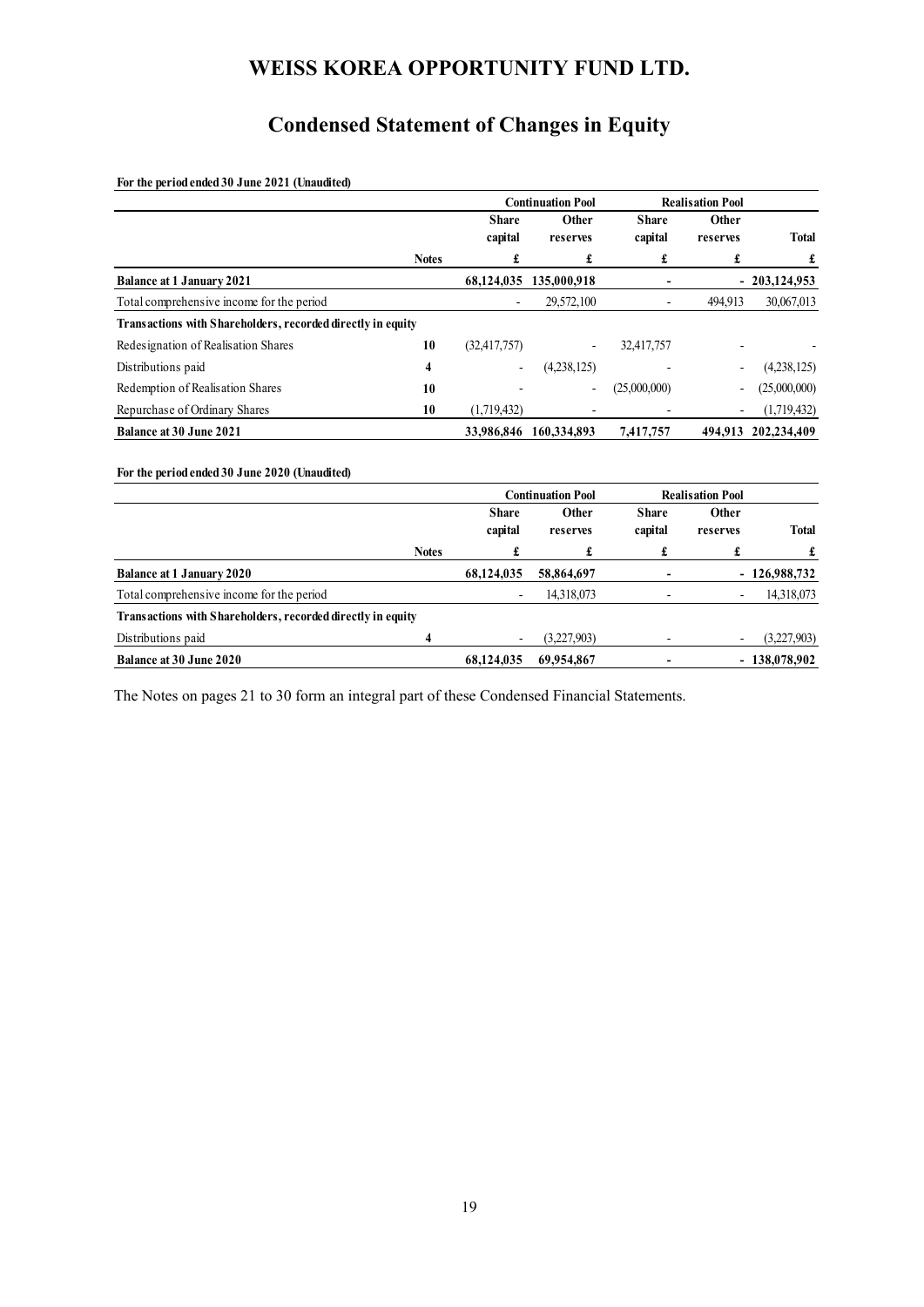# **Condensed Statement of Cash Flows**

|                                                                   |              | For the period ended<br>30 June 2021<br>(Unaudited) | For the period ended<br>30 June 2020<br>(Unaudited) |
|-------------------------------------------------------------------|--------------|-----------------------------------------------------|-----------------------------------------------------|
|                                                                   | <b>Notes</b> | £                                                   | £                                                   |
| Cash flows from operating activities                              |              |                                                     |                                                     |
| Profit for the period                                             |              | 30,067,013                                          | 14,318,073                                          |
| Adjustments for:                                                  |              |                                                     |                                                     |
| Net change in fair value of financial assets held at fair value   |              |                                                     |                                                     |
| through profit or loss                                            |              | (32, 569, 379)                                      | (14,276,196)                                        |
| Net change in fair value of derivative financial instruments      |              |                                                     |                                                     |
| held at fair value through profit or loss                         |              | (82, 819)                                           | (1,581,263)                                         |
| Dividend received                                                 |              | 4,248,379                                           | 2,841,992                                           |
| Effect of foreign exchange rate fluctuations                      |              | (311, 025)                                          | 53,624                                              |
| Increase in receivables*                                          |              | (14, 171)                                           | (8,923)                                             |
| Decrease in other payables                                        |              | (102, 038)                                          | (170, 422)                                          |
| Dividend income                                                   |              | (619, 918)                                          | (506, 542)                                          |
| Net cash generated from operating activities                      |              | 616,042                                             | 670,343                                             |
| Cash flows from investing activities                              |              |                                                     |                                                     |
| Purchase of financial assets at fair value through profit or loss |              | (76, 849, 505)                                      | (50, 381, 604)                                      |
| Opening of derivative financial instruments                       | 9            | (358, 461)                                          | 1,720,421                                           |
| Proceeds from the sale of financial assets at fair value          |              |                                                     |                                                     |
| through profit or loss                                            |              | 108,036,164                                         | 48,487,308                                          |
| Closure of derivative financial instruments                       | 9            |                                                     | 1,213,148                                           |
|                                                                   |              | 388,301                                             | (1,768,698)                                         |
| Decrease/(increase) in margin account                             |              | 31,216,499                                          |                                                     |
| Net cash generated from/(used in) investing activities            |              |                                                     | (729, 425)                                          |
| <b>Cash flows from financing activities</b>                       |              |                                                     |                                                     |
| Repurchase of Ordinary Shares                                     |              | (1,719,433)                                         |                                                     |
| Repurchase of Realisation Shares                                  |              | (25,000,000)                                        |                                                     |
| Distributions paid                                                | 4            | (4,238,125)                                         | (3,227,903)                                         |
| Net cash used in financing activities                             |              | (30,957,558)                                        | (3,227,903)                                         |
|                                                                   |              |                                                     |                                                     |
| Net increase/(decrease) in cash and cash equivalents              |              | 874,983                                             | (3,286,985)                                         |
| Cash and cash equivalents at the beginning of the period          |              | 5,972,867                                           | 6,430,069                                           |
| Cash and cash equivalents at the end of the period                |              | 6,847,850                                           | 3,143,084                                           |

The Notes on pages 21 to 30 form an integral part of these Condensed Financial Statements.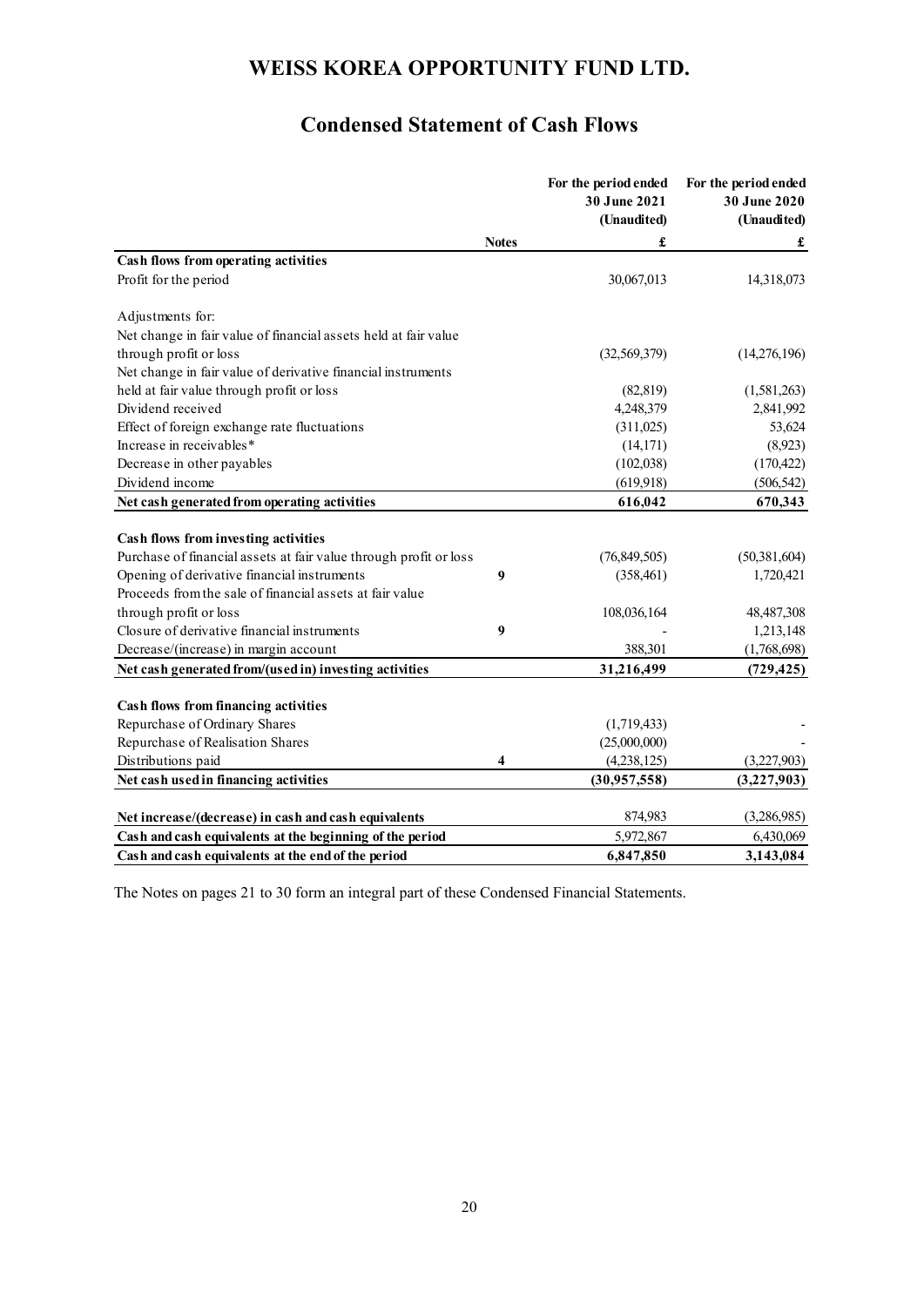## **Notes to the Unaudited Condensed Financial Statements For the period ended 30 June 2021**

### **1. General information**

The Company was incorporated with limited liability in Guernsey, as a closed-ended investment company on 12 April 2013. The Company's Shares were admitted to trading on AIM of the LSE on 14 May 2013.

The Investment Manager of the Company is Weiss Asset Management LP.

At the AGM held on 27 July 2016, the Board approved the adoption of the new Articles of Incorporation in accordance with Section 42(1) of the Companies (Guernsey) Law, 2008 (the "Law").

### **2. Significant accounting policies**

#### **a) Statement of compliance**

The Condensed Financial Statements of the Company for the period ended 30 June 2021 have been prepared in accordance with IFRS adopted by the European Union and the AIM Rules of the London Stock Exchange. They give a true and fair view and are in compliance with the Law.

#### **b) Basis of preparation**

The Condensed Financial Statements are prepared in Pounds Sterling  $(f)$ , which is the Company's functional and presentational currency. They are prepared on a historical cost basis modified to include financial assets at fair value through profit or loss.

The Condensed Financial Statements, covering the period from 1 January to 30 June 2021, are not audited.

The accounting policies adopted are consistent with those used in the Annual Report and Audited Financial Statements for the year ended 31 December 2020.

The Condensed Financial Statements do not include all the information and disclosures required in the Annual Report and Audited Financial Statements and should be read in conjunction with the Annual Report and Audited Financial Statements for the year ended 31 December 2020. The Auditor's Report contained within the Annual Report and Audited Financial Statements provided an unmodified opinion.

The preparation of the Condensed Financial Statements requires management to make estimates and assumptions that affect the reported amounts of revenues, expenses, assets, and liabilities at the date of these Condensed Financial Statements. If in the future such estimates and assumptions which are based on management's best judgement at the date of the Condensed Financial Statements, deviate from the actual circumstances, the original estimates and assumptions will be modified as appropriate in the period in which the circumstances change.

#### **c) Going concern**

The Board reviews the liquidity of the Portfolio quarterly and is satisfied that positions are sufficiently liquid to meet current and future obligations. The Board notes the Realisation Opportunity and is again satisfied that the balance of the realisation requests can be made from liquidating investments. The Board has reviewed the level of assets following the Realisation Date and determined that the Company retains the ability to continue as a going concern (based primarily on asset size). The Board and the Investment Manager believe the investment thesis continues to be valid.

In accordance with the Company's Articles of Incorporation and its Admission Document, the Company offers all Shareholders the right to elect to realise some or all of the value of their Ordinary Shares (the "Realisation Opportunity"), less applicable costs and expenses, on or prior to the fourth anniversary of Company's admission to AIM and, unless it has already been determined that the Company be wound-up, every two years thereafter, the most recent being 14 May 2021 (the "Realisation Date").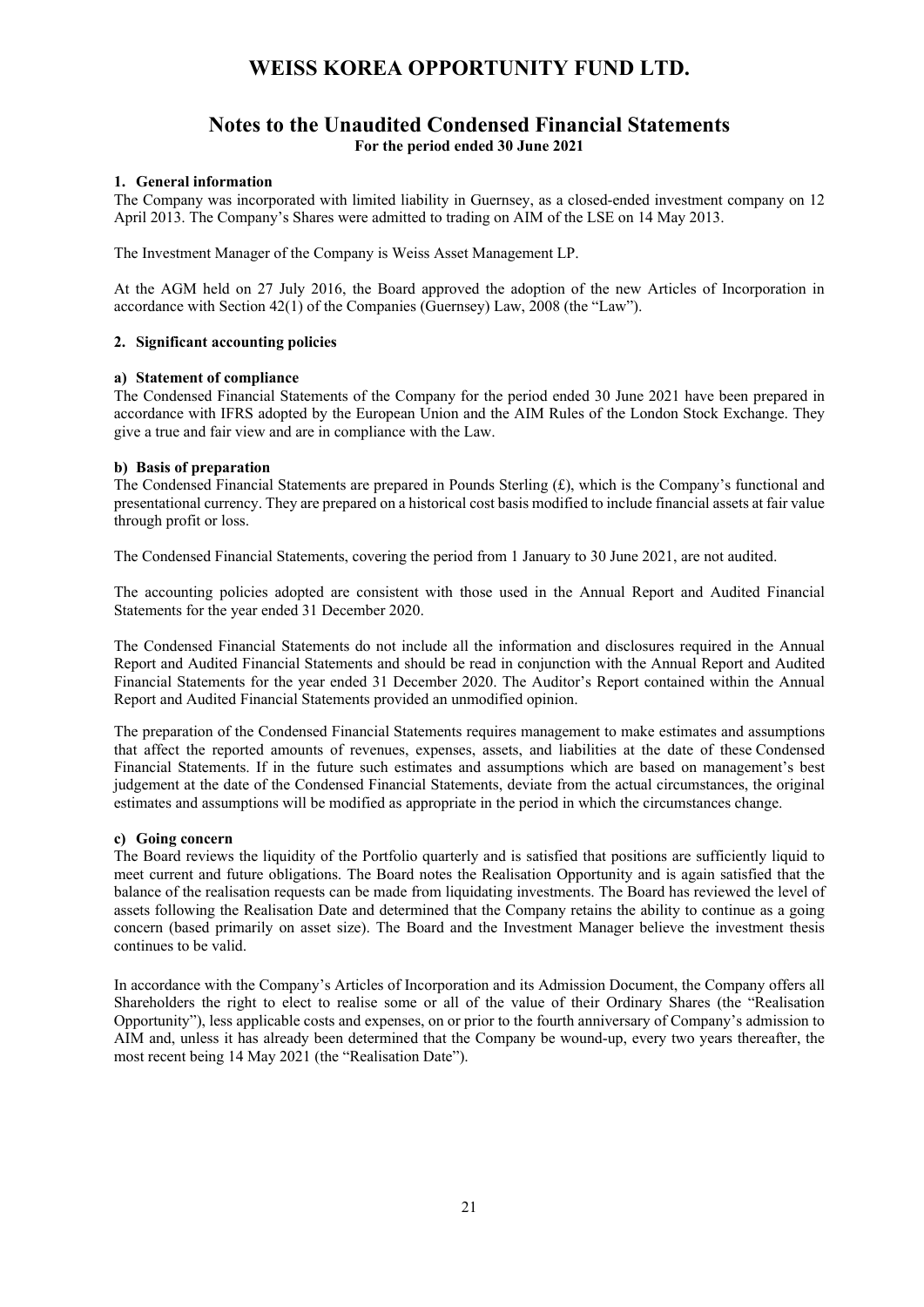## **Notes to the Unaudited Condensed Financial Statements (continued) For the period ended 30 June 2021**

### **c) Going concern (continued)**

On 15 March 2021, the Company announced that pursuant to the Realisation Opportunity, Shareholders who are on the register as at the record date may elect, during the Election Period, to redesignate all or part (provided that such part be rounded up to the nearest whole Ordinary Share) of their Ordinary Shares as Realisation Shares. The Election Period commenced on 14 April 2021 and closed at 1pm, 7 May 2021. Elections were received from shareholders totalling of 11,710,750 Ordinary Shares, representing 14.5 per cent of the Company's issued share capital.

Subject to the aggregate NAV of the continuing Ordinary Shares at the close of business on the last Business Day before the Realisation Date being not less than £50 million, the Ordinary Shares held by the Shareholders who have elected for Realisation were redesignated as Realisation Shares and the Portfolio split into two separate and distinct Pools, namely the Continuation Pool (comprising the assets attributable to the continuing Ordinary Shares) and the Realisation Pool (comprising the assets attributable to the Realisation Shares). If one or more future Realisation Elections are duly made and the NAV of the continuing Ordinary Shares at the close of business on the last Business Day before the Reorganisation Date is less than £50 million, the Directors may propose an ordinary resolution for the winding up of the Company and may pursue a liquidation of the Company instead of splitting the Portfolio into the Continuation Pool and the Realisation Pool.

### **3. Taxation**

The Company has been granted Exempt Status under the terms of The Income Tax (Exempt Bodies) (Guernsey) Ordinance, 1989 to income tax in Guernsey. Its liability is an annual fee of £1,200 (2020: £1,200). The amounts disclosed as taxation in the Condensed Statement of Comprehensive Income relate solely to withholding tax levied in South Korea on distributions from South Korean companies at an offshore rate of 22 per cent.

### **4. Dividends to Shareholders**

Dividends, if any, will be paid annually each year. An annual dividend of 5.2311 pence per Share (£4,238,125) was approved on 4 May 2021 and paid on 4 June 2021 in respect of the year ended 31 December 2020. An annual dividend of 3.9549 pence per Share (£3,227,903) was approved on 13 May 2020 and paid on 12 June 2020 in respect of the year ended 31 December 2019.

### **5. Significant accounting judgements, estimates and assumptions**

The preparation of the Condensed Financial Statements in conformity with IFRS requires management to make judgements, estimates, and assumptions that affect the application of policies and the reported amounts of assets and liabilities, income and expense, and the accompanying disclosures. Uncertainty about these assumptions and estimates could result in outcomes that require a material adjustment to the carrying amount of assets or liabilities affected in future periods. The significant judgements, estimates, and assumptions made by management when applying the Company's accounting policies, as well as the key sources of estimation uncertainty, were the same for these Condensed Financial Statements as those that applied to the Annual Report and Audited Financial Statements for the year ended 31 December 2020.

### **6. Basic and diluted earnings per Share**

The basic and diluted earnings per Share for the Company have been calculated based on the total comprehensive income for the period and the weighted average number of Ordinary Shares in issue during the period as shown in the tables below.

|                                                            | For the period<br>ended  | For the period<br>ended |  |
|------------------------------------------------------------|--------------------------|-------------------------|--|
|                                                            | <b>30 June 2021</b><br>£ | <b>30 June 2020</b>     |  |
|                                                            |                          |                         |  |
| Profit and total comprehensive income for the period       |                          |                         |  |
| Continuation Pool                                          | 29,572,100               | 14,318,073              |  |
| Realisation Pool                                           | 494,913                  |                         |  |
| Total profit and total comprehensive income for the period | 30,067,013               | 14,318,073              |  |
| Weighted average number of Ordinary Shares                 |                          |                         |  |
| <b>Continuation Pool</b>                                   | 77,981,628               | 81,617,828              |  |
| Realisation Pool                                           | 5,537,079                |                         |  |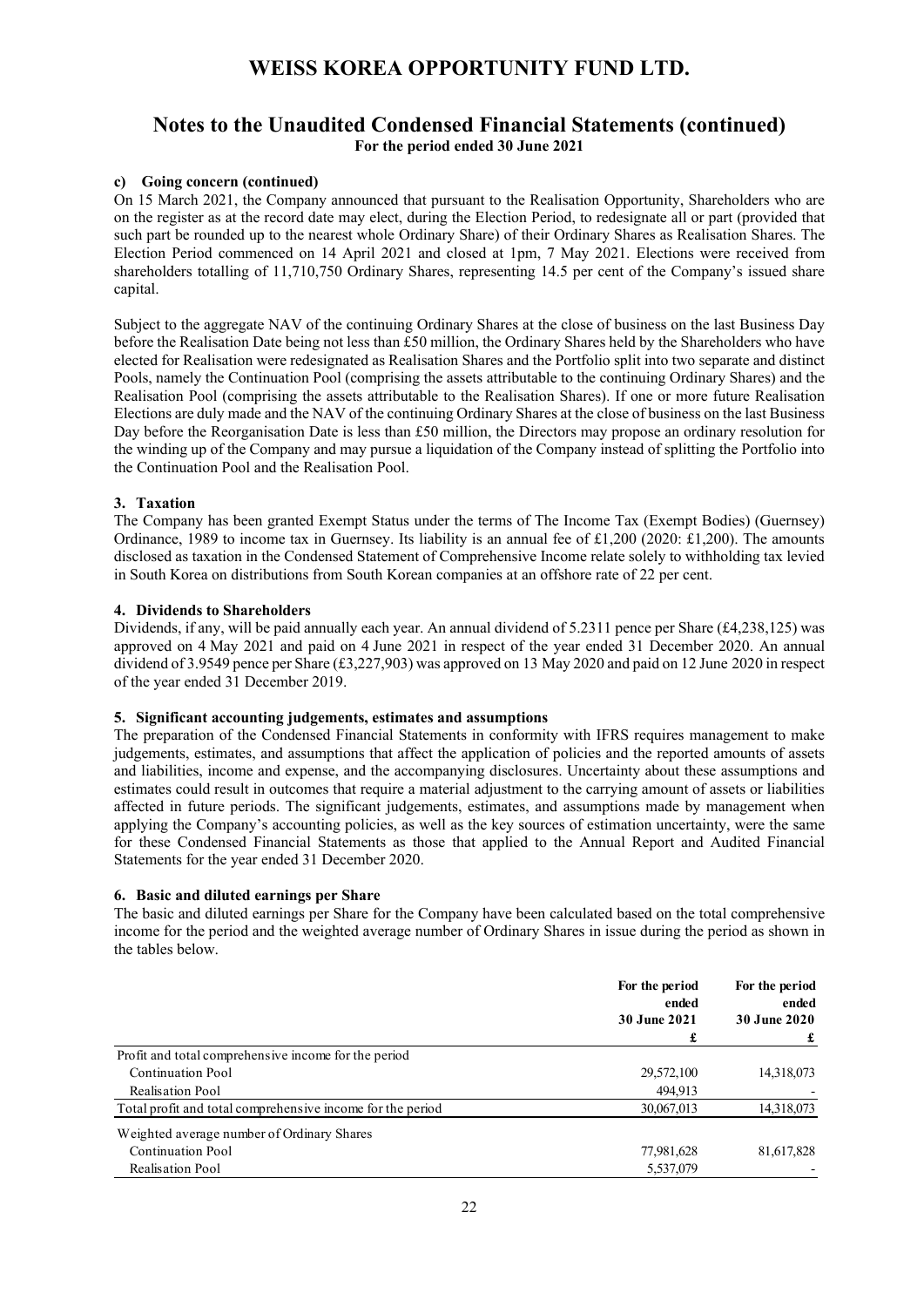## **Notes to the Unaudited Condensed Financial Statements (continued) For the period ended 30 June 2021**

### **7. Net Asset Value per Ordinary Share**

The NAV of each Share is determined by dividing the net assets of the Company attributed to the Ordinary Shares by the number of Ordinary Shares in issue at the end of the period/year.

|                                                      | For the period       |                               |
|------------------------------------------------------|----------------------|-------------------------------|
|                                                      | ended                | For the year ended            |
|                                                      |                      | 30 June 2021 31 December 2020 |
|                                                      | £                    |                               |
| Net assets:                                          |                      |                               |
| Continuation Pool                                    | 194, 321, 739        | 203, 124, 953                 |
| Realisation Pool                                     | 7,912,670            |                               |
| Net Assets at the end of the period/year             | 202,234,409          | 203,124,953                   |
|                                                      | <b>No. of Shares</b> | <b>No. of Shares</b>          |
| Total Shares in issue at the end of the period/year: |                      |                               |
| <b>Continuation Pool</b>                             | 69, 307, 078         | 81,617,828                    |
| Realisation Pool                                     | 2,730,865            |                               |
| Net assets per share at the end of the period/year:  |                      |                               |
| <b>Continuation Pool</b>                             | 2.8038               | 2.4887                        |
| Realisation Pool                                     | 2.8975               |                               |

### **8. Financial assets at fair value through profit or loss**

|                                                          | As at         | As at           |
|----------------------------------------------------------|---------------|-----------------|
|                                                          | 30 June       | 31 December     |
|                                                          | 2021          | 2020            |
|                                                          | £             | £               |
|                                                          | (Unaudited)   | (Audited)       |
| Cost of investments at beginning of the period/year      | 137,878,681   | 106,419,418     |
| Purchases of investments in the period/year              | 106,552,181   | 109,275,618     |
| Disposal of investments in the period/year               | (137,750,267) | (111, 376, 783) |
| Proceeds from disposal of investments in the period/year | 39,426,189    | 33,560,428      |
| Cost of investments held at end of the period/year       | 146, 106, 784 | 137,878,681     |
| Unrealised gain on investments                           | 48,634,428    | 55,180,213      |
| Financial assets at fair value through profit or loss    | 194,741,212   | 193,058,894     |

### **9. Derivative financial instruments at fair value through profit or loss**

|                                                                   | As at       | As at       |  |
|-------------------------------------------------------------------|-------------|-------------|--|
|                                                                   | 30 June     | 31 December |  |
|                                                                   | 2021        | 2020        |  |
|                                                                   | £           | £           |  |
|                                                                   | (Unaudited) | (Audited)   |  |
| Cost of derivatives at beginning of the period/year               | (1,745,063) | (1,174,737) |  |
| Opening of derivatives in the period/year                         | 358,463     | (1,457,636) |  |
| Closure of derivatives in the period/year                         |             | (1,422,226) |  |
| Realised (loss)/gain on closure of derivatives in the period/year | (262, 783)  | 2,309,536   |  |
| Net cost of derivatives held at end of the period/year            | (1,649,383) | (1,745,063) |  |
| Unrealised gain on derivative financial instruments at fair value |             |             |  |
| through profit or loss                                            | 565,302     | 219,700     |  |
| Net fair value on derivative financial instruments at fair value  |             |             |  |
| through profit or loss                                            | (1.084.081) | (1.525.363) |  |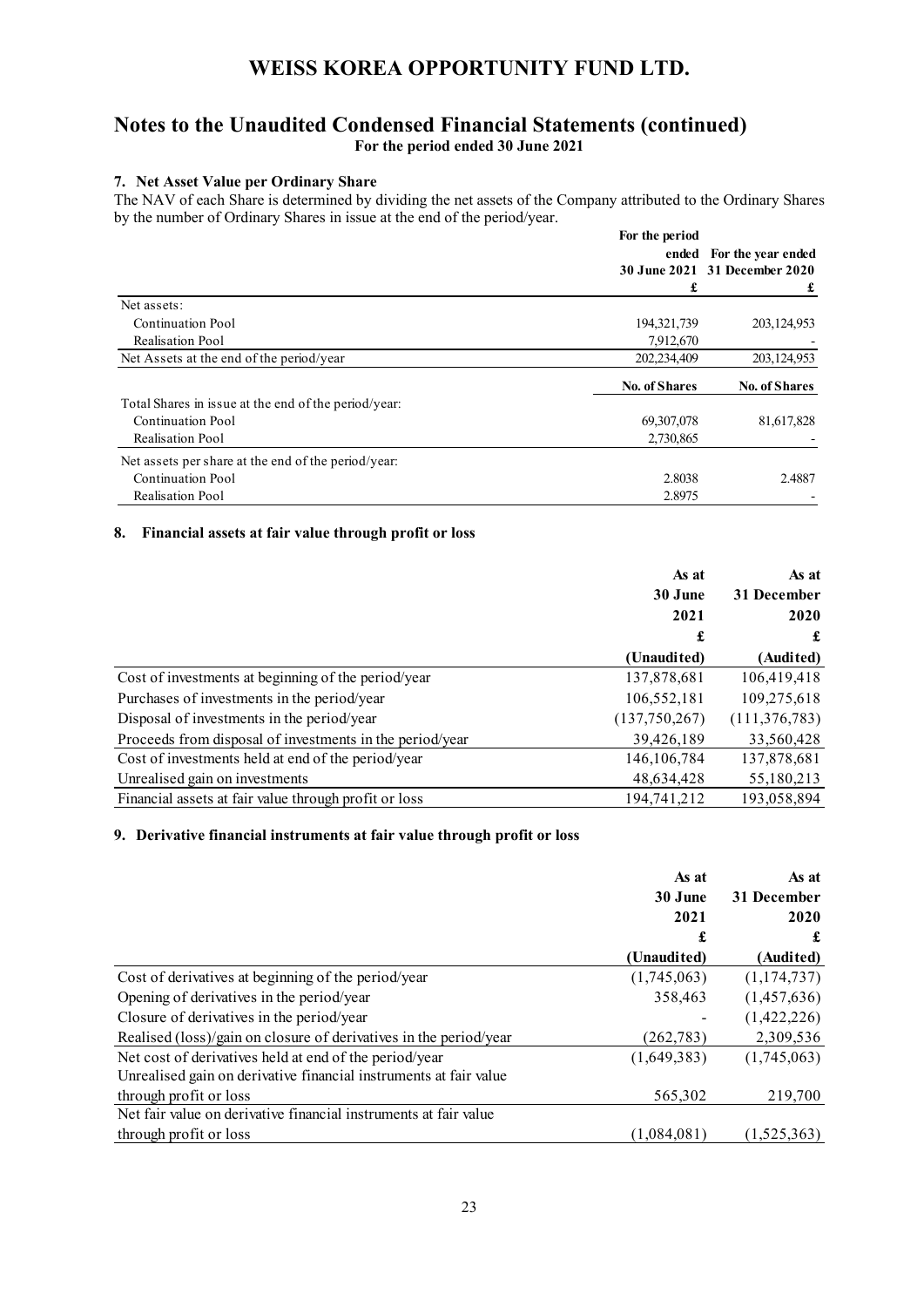## **Notes to the Unaudited Condensed Financial Statements (continued) For the period ended 30 June 2021**

### **9. Derivative financial instruments at fair value through profit or loss (continued)**

The following are the composition of the Company's derivative financial instruments at period/year end:

|                               |                          | As at       |                          | As at       |
|-------------------------------|--------------------------|-------------|--------------------------|-------------|
|                               |                          | 30 June     |                          | 31 December |
|                               |                          | 2021        |                          | 2020        |
|                               | <b>Assets</b>            | Liabilities | <b>Assets</b>            | Liabilities |
|                               | (Unaudited)              | (Unaudited) | (Audited)                | (Audited)   |
| Derivatives held for trading: | £                        | £           |                          | £           |
| Options                       | 231,331                  |             | 62,951                   |             |
| Credit default swaps          | $\overline{\phantom{a}}$ | (1,315,412) | $\overline{\phantom{a}}$ | (1,588,314) |
| Total                         | 231,331                  | (1,315,412) | 62,951                   | (1,588,314) |

### **10. Share capital**

The share capital of the Company consists of an unlimited number of Ordinary Shares of no par value.

|                                                                         | As at                | As at                |
|-------------------------------------------------------------------------|----------------------|----------------------|
|                                                                         | 30 June              | 31 December          |
|                                                                         | 2021                 | 2020                 |
|                                                                         | (Unaudited)          | (Audited)            |
| <b>Authorised</b>                                                       |                      |                      |
| Unlimited Ordinary Shares at no par value                               |                      |                      |
| Issued at no par value                                                  |                      |                      |
| 69,307,078 (2020: 81,617,828) unlimited Ordinary Shares at no par value |                      |                      |
| <b>Reconciliation of number of Shares</b>                               |                      |                      |
|                                                                         | As at                | As at                |
|                                                                         | 30 June              | 31 December          |
|                                                                         | 2021                 | 2020                 |
|                                                                         | <b>No. of Shares</b> | <b>No. of Shares</b> |
| <b>Continuation Shares</b>                                              | (Unaudited)          | (Audited)            |
| Ordinary Shares at the beginning of the period/year                     | 81,617,828           | 81,617,828           |
| Repurchase of Ordinary Shares                                           | (600,000)            |                      |
| Redesignation of Realisation Shares                                     | (11,710,750)         |                      |
| Total Ordinary Shares in issue at the end of the period/year            | 69,307,078           | 81,617,828           |
|                                                                         |                      |                      |
| Share capital account                                                   | As at                | As at                |
|                                                                         | 30 June              | 31 December          |
|                                                                         | 2021                 | 2020                 |
|                                                                         | £                    | £                    |
|                                                                         | (Unaudited)          | (Audited)            |
| Share capital at the beginning of the period/year                       | 68,124,035           | 68,124,035           |
| Repurchase of Ordinary Shares                                           | (1,719,433)          |                      |
| Redesignation of Realisation Shares                                     | (32, 417, 756)       |                      |
| Total Share capital at the end of the period/year                       | 33,986,846           | 68,124,035           |

### *Ordinary Shares*

The Company has a single class of Ordinary Shares, which were issued by means of an initial public offering on 14 May 2013, at 100 pence per Share.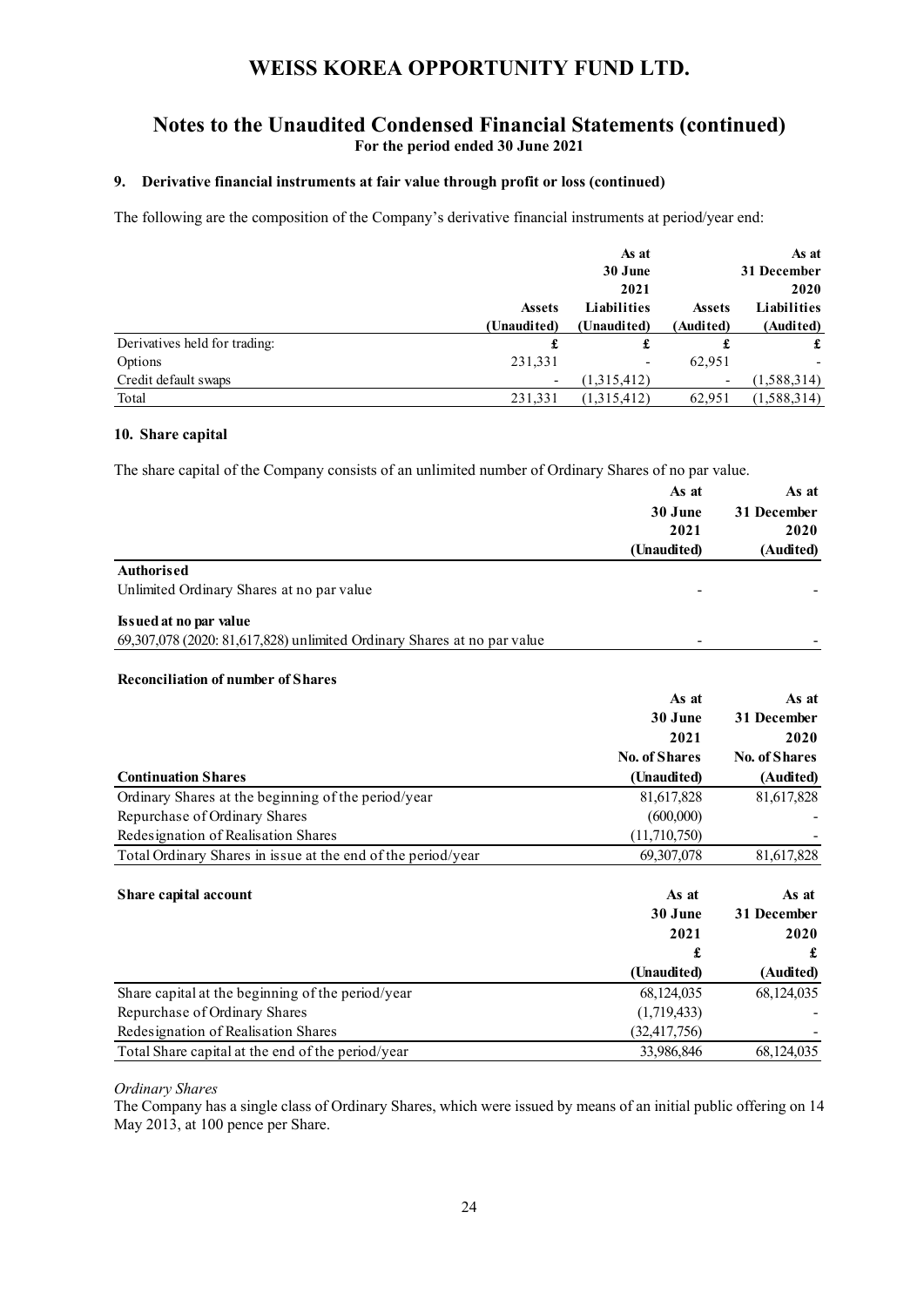## **Notes to the Unaudited Condensed Financial Statements (continued) For the period ended 30 June 2021**

### **10. Share capital (continued)**

The rights attached to the Ordinary Shares are as follows:

- a) The holders of Ordinary Shares shall confer the right to all dividends in accordance with the Articles of Incorporation of the Company.
- b) The capital and surplus assets of the Company remaining after payment of all creditors shall, on windingup or on a return (other than by way of purchase or redemption of own Ordinary Shares) be divided amongst the Shareholders on the basis of the capital attributable to the Ordinary Shares at the date of winding up or other return of capital.
- c) Shareholders present in person or by proxy or (being a corporation) present by a duly authorised representative at a general meeting have on a show of hands, one vote and, on a poll, one vote for every Share.
- d) On 15 March 2021, being 44 days before the Subsequent Realisation Date, the Company published a circular pursuant to the Realisation Opportunity, entitling the Shareholders to serve a written notice during the election period (a "Realisation Election") requesting that all or a part of their Ordinary Shares be redesignated to Realisation Shares, subject to the aggregate NAV of the continuing Ordinary Shares on the last business day before the Reorganisation Date being not less than £50 million. As Shareholders elected to participate in the Realisation Opportunity, the Company's portfolio was divided into two pools: the Continuation Pool; and the Realisation Pool.
- e) On 14 May 2021, 11,710,750 Ordinary Shares, which represented 14.5 per cent of the Company's issued Ordinary Share capital were redesignated as Realisation Shares. On 23 June 2021, the Board approved the First Redemption representing approximately 76.7 per cent of the Realisation Shares in issue. Accordingly, 8,979,885 Realisation Shares were redeemed at the First Redemption price. The First Redemption price was 278.40 pence per Realisation Share. The net assets of the Realisation Pool of £32,602,728, divided by the number of outstanding Realisation Shares in issue, being 11,710,750 Realisation Shares. The redemption proceeds were paid to the Realisation Shareholders during the week commencing 28 June 2021. The redeemed Realisation Shares were re-designated as Ordinary Shares and held in Treasury with effect from the First Redemption Date.

#### *Share buyback*

During the period ended 30 June 2021, the Company purchased 600,000 of its own Ordinary Shares (31 December 2020: Nil) at a consideration of £1,719,433 (31 December 2020: £Nil) under the Share buyback authority originally granted to the Company in 2014.

Following the Share buyback and redesignation of Realisation Shares, the Company has 69,307,078 Ordinary Shares in issue as of 30 June 2021 (as at 31 December 2020: 81,617,828).

At the AGM held on 22 July 2021, Shareholders granted the Company a general buy-back authority of up to 40% of the Company's issued share capital. Any Ordinary Shares bought back may be cancelled or held in treasury.

On 6 March 2021, the Company reappointed Singer Capital Markets to manage the Closed Period Buy-Back Programme to buy back Ordinary Shares within certain pre-set parameters during the closed period leading up to the date of publication of these Unaudited Half-Yearly results. Any Ordinary Shares purchased in the Closed Period Buy-Back Programme will count towards the Company's Ordinary Share buy-back authority of 40% of the Company's issued Ordinary Share capital, as approved at the Company's AGM.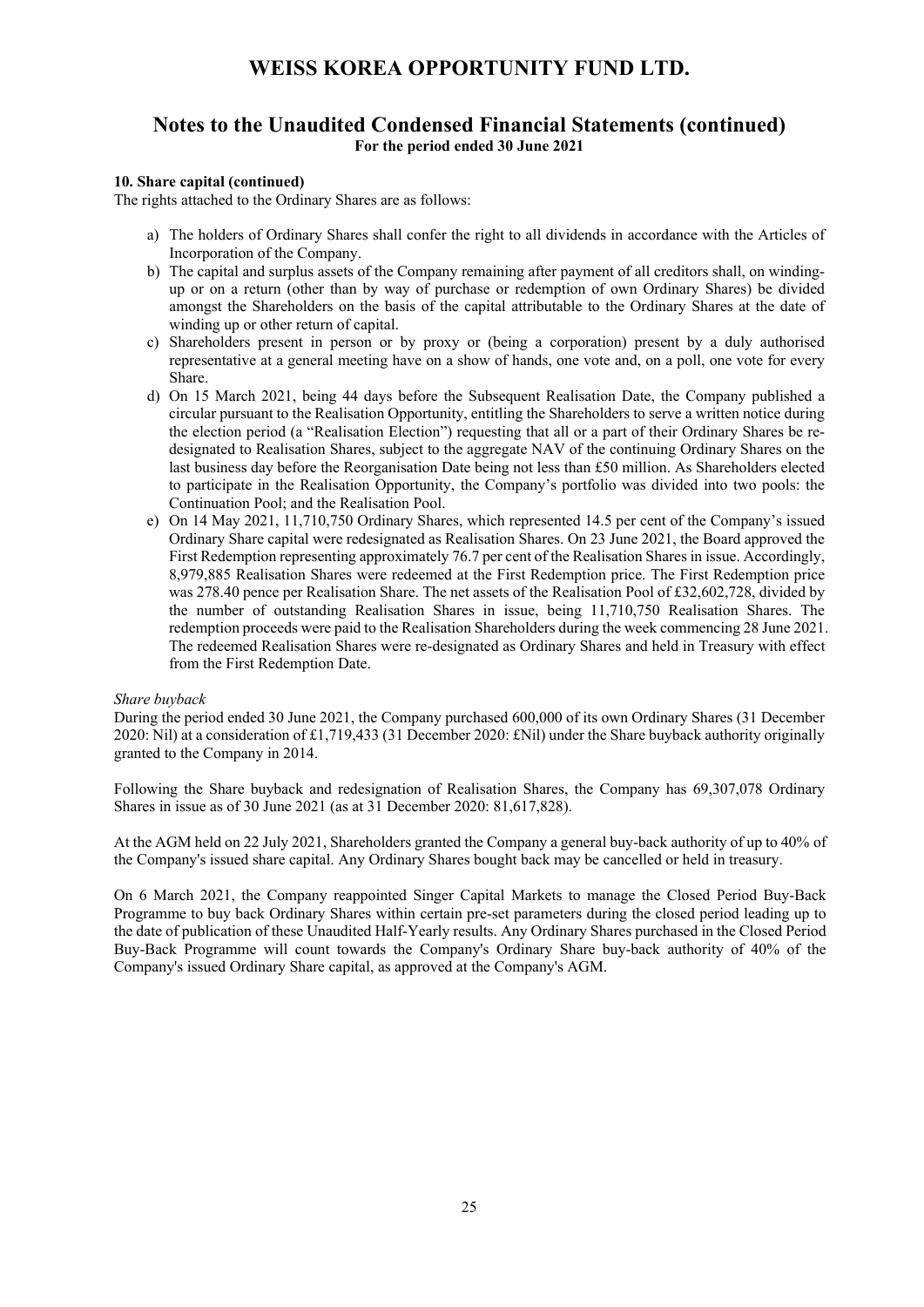## **Notes to the Unaudited Condensed Financial Statements (continued) For the period ended 30 June 2021**

### **10. Share capital (continued)**

|                                                                 | As at                | As at                |
|-----------------------------------------------------------------|----------------------|----------------------|
|                                                                 | 30 June              | 31 December          |
|                                                                 | 2021                 | 2020                 |
| <b>Realisation Shares</b>                                       | (Unaudited)          | (Audited)            |
| Redesignated at no par value                                    |                      |                      |
| 2,730,865 (2020: Nil) Realisation Shares at no par value        |                      |                      |
|                                                                 | As at                | As at                |
|                                                                 | 30 June              | 31 December          |
|                                                                 | 2021                 | 2020                 |
|                                                                 | <b>No. of Shares</b> | <b>No. of Shares</b> |
|                                                                 | (Unaudited)          | (Audited)            |
| Redesignation of Realisation Shares                             | 11,710,750           |                      |
| Repurchase of Realisation Shares                                | (8,979,885)          |                      |
| Total Realisation Shares in issue at the end of the period/year | 2,730,865            |                      |
| Share capital account                                           | As at                | As at                |
|                                                                 | 30 June              | 31 December          |
|                                                                 | 2021                 | 2020                 |
|                                                                 | £                    | £                    |
|                                                                 | (Unaudited)          | (Audited)            |
| Redesignation of Realisation Shares                             | 32,417,757           |                      |
| Repurchase of Realisation Shares                                | (25,000,000)         |                      |
| Total Realisation Shares in issue at the end of the period/year | 7,417,757            |                      |

With effect from the Realisation Date, the assets in the Realisation Pool have been managed in accordance with an orderly realisation programme with the aim of making progressive returns of cash, as soon as practicable, to those Shareholders who have elected to redesignate their Ordinary Shares as Realisation Shares. Ordinary Shares held by Shareholders who did not submit a valid and complete election in accordance with the Articles during the Election Period have remained Ordinary Shares.

The Portfolio was split into two separate and distinct Pools, namely the Continuation Pool (comprising the assets attributable to the continuing Ordinary Shares) and the Realisation Pool (comprising the assets attributable to the Realisation Shares).

Unless it has already been determined that the Company will be wound up, every two years after the Realisation Date, the Directors will propose further realisation opportunities for Shareholders who have not previously elected to realise their Ordinary Shares using a similar mechanism used in the previously announced Realisation Opportunity.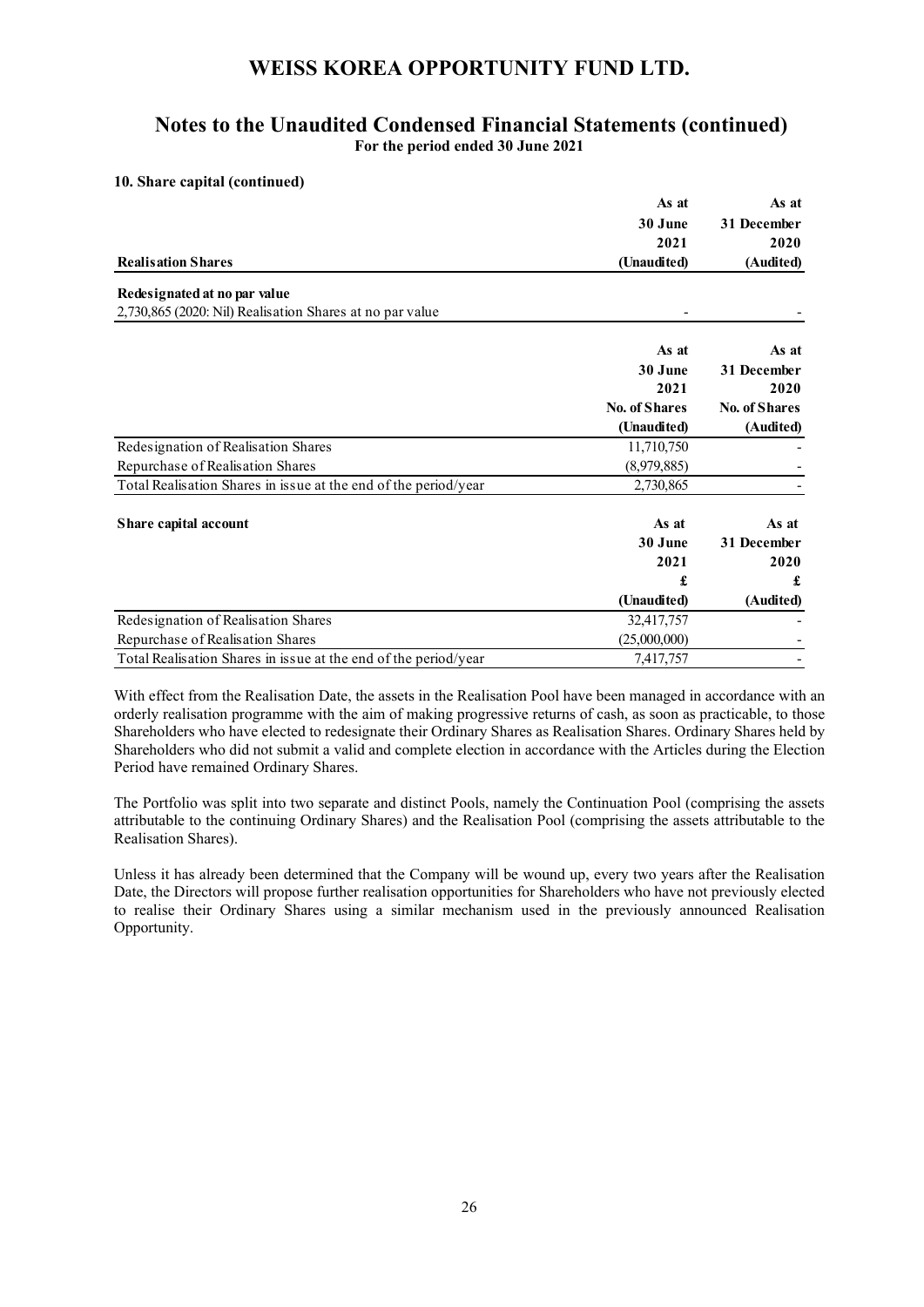## **Notes to the Unaudited Condensed Financial Statements (continued) For the period ended 30 June 2021**

#### **11. Related-party transactions and material agreements**

#### **Related-party transactions**

### **a) Directors' remuneration and expenses**

The Directors of the Company are remunerated for their services at such a rate as the Directors determine provided that the aggregate amount of such fees does not exceed £150,000 per annum.

The annual Directors' fees comprise £30,000 payable to Mr Crighton as the Chair, £27,500 to Mr Coe as Chair of the Audit Committee and £24,000 to Mr King. On 13 August 2021, the Board announced the appointment of Mrs Morris, who has joined the Audit and the Management & Engagement committees of the Board and will replace Stephen Coe as Chair of the Audit Committee prior to 31 December 2021. The annual Director's fees payable to Mrs Morris will be £24,000 and these will increase to £27,500 following Mr Coe's retirement.

During the period ended 30 June 2021, Directors' fees of £40,750 (period ended 30 June 2020: £40,750) were charged to the Company and £Nil remained payable at the end of the period (as at 31 December 2020: £Nil).

### **b) Shares held by related parties**

The Directors who held office at 30 June 2021 and up to the date of this Report held the following number of Ordinary Shares beneficially:

|                 | As at 30 June 2021      |                            | As at 31 December 2020 |                          |
|-----------------|-------------------------|----------------------------|------------------------|--------------------------|
|                 | (Unaudited)<br>Ordinary | (Unaudited)<br>% of issued | (Audited)<br>Ordinary  | (Audited)<br>% of issued |
|                 | <b>Shares</b>           | share capital              |                        | Shares share capital     |
| Norman Crighton | 20,000                  | $0.03\%$                   | 20,000                 | $0.02\%$                 |
| Stephen Coe     | 10,000                  | $0.01\%$                   | 10,000                 | $0.01\%$                 |
| Robert King     | 15,000                  | $0.02\%$                   | 15,000                 | $0.02\%$                 |

The Investment Manager is principally owned by Dr Andrew Weiss and certain members of the Investment Manager's senior management team.

As at 30 June 2021, Dr Andrew Weiss and his immediate family members held an interest in 6,486,888 Ordinary Shares (as at 31 December 2020: 6,486,888) representing 9.36 per cent. (as at 31 December 2020: 7.95 per cent.) of the Ordinary issued share capital of the Company.

As at 30 June 2021, employees and partners of the Investment Manager other than Dr Andrew Weiss, their respective immediate family members or entities controlled by them or their immediate family members held an interest in 2,844,333 Ordinary Shares (as at 31 December 2020: 2,844,333) representing 4.10 per cent (as at 31 December 2020: 3.48 per cent.) of the Ordinary issued share capital of the Company.

### **c) Investment management fee**

The Company's Investment Manager is Weiss Asset Management LP. In consideration for its services provided by the Investment Manager under the Investment Management Agreement (IMA) dated 8 May 2013, the Investment Manager is entitled to an annual management fee of 1.5 per cent of the Company's NAV accrued daily and payable within 14 days after each month end. The Investment Manager is also entitled to reimbursement of certain expenses incurred by it in connection with its duties.

The IMA will continue in force until terminated by the Investment Manager or the Company, giving to the other party thereto not less than 12 months' notice in writing.

For the period ended 30 June 2021, investment management fees and charges of £1,599,511 (for the period ended 30 June 2020: £907,692) were charged to the Company and £261,300 (as at 31 December 2020: £456,843) remained payable at the period end.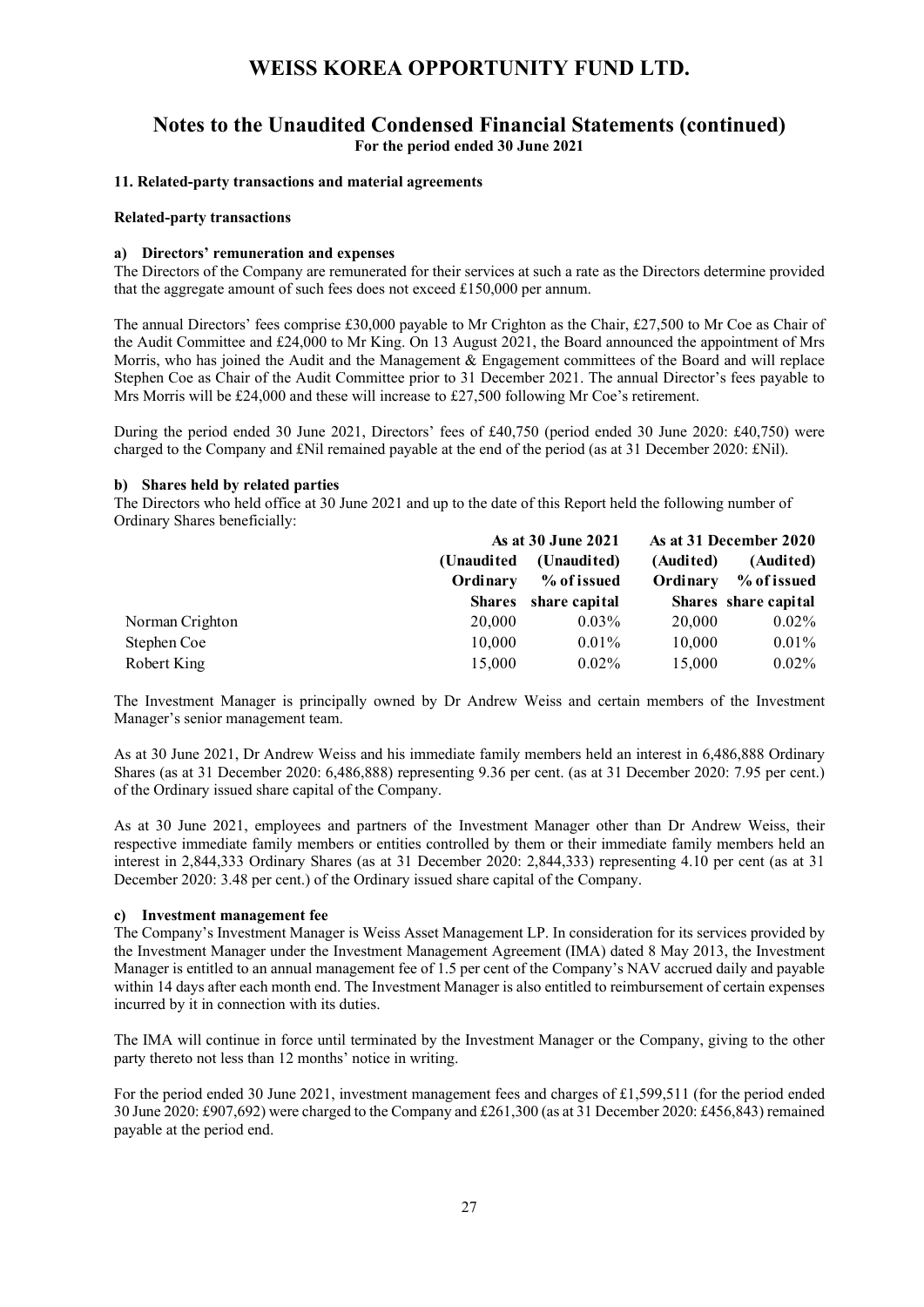## **Notes to the Unaudited Condensed Financial Statements (continued) For the period ended 30 June 2021**

### **12. Financial risk management**

IFRS 13 'Fair Value Measurement' requires the Company to establish a fair value hierarchy that prioritises the inputs to valuation techniques used to measure fair value. The hierarchy gives the highest priority to unadjusted quoted prices in active markets for identical assets or liabilities (Level 1 measurements) and the lowest priority to unobservable inputs (Level 3 measurements).

The three levels of the fair value hierarchy under IFRS 13 'Fair Value Measurement' are set as follows:

- Level 1 Quoted prices (unadjusted) in active markets for identical assets or liabilities;
- Level 2 Inputs other than quoted prices included within Level 1 that are observable for the asset or liability either directly (that is, as prices) or indirectly (that is, derived from prices); and
- Level 3 Inputs for the asset or liability that are not based on observable market data (that is, unobservable inputs).

The level in the fair value hierarchy within which the fair value measurement is categorised in its entirety is determined on the basis of the lowest level input that is significant to the fair value measurement. For this purpose, the significance of an input is assessed against the fair value measurement in its entirety.

If a fair value measurement uses observable inputs that require significant adjustment based on unobservable inputs, that measurement is a Level 3 measurement. Assessing the significance of a particular input to the fair value measurement requires judgement, considering factors specific to the asset or liability.

The determination of what constitutes 'observable' requires significant judgement by the Company. The Company considers observable data to be that market data that is readily available, regularly distributed or updated, reliable and verifiable, not proprietary, and provided by independent sources that are actively involved in the relevant market.

The following table presents the Company's financial assets and liabilities by level within the valuation hierarchy as of 30 June 2021:

|                                                                         | Level 1<br>£<br>(Unaudited) | Level 2<br>£<br>(Unaudited) | Level 3<br>£<br>(Unaudited) | <b>Total</b><br>As at<br>30 June<br>2021<br>£<br>(Unaudited) |
|-------------------------------------------------------------------------|-----------------------------|-----------------------------|-----------------------------|--------------------------------------------------------------|
|                                                                         |                             |                             |                             |                                                              |
|                                                                         |                             |                             |                             |                                                              |
| Financial assets/(liabilities) at fair value through<br>profit or loss: |                             |                             |                             |                                                              |
| Korean preferred shares                                                 | 194,741,212                 |                             |                             | 194,741,212                                                  |
| Financial derivative assets                                             | 231,331                     |                             |                             | 231,331                                                      |
| Financial derivative liabilities                                        |                             | (1,315,412)                 |                             | (1,315,412)                                                  |
| Total net assets                                                        | 194,972,543                 | (1,315,412)                 |                             | 193,657,131                                                  |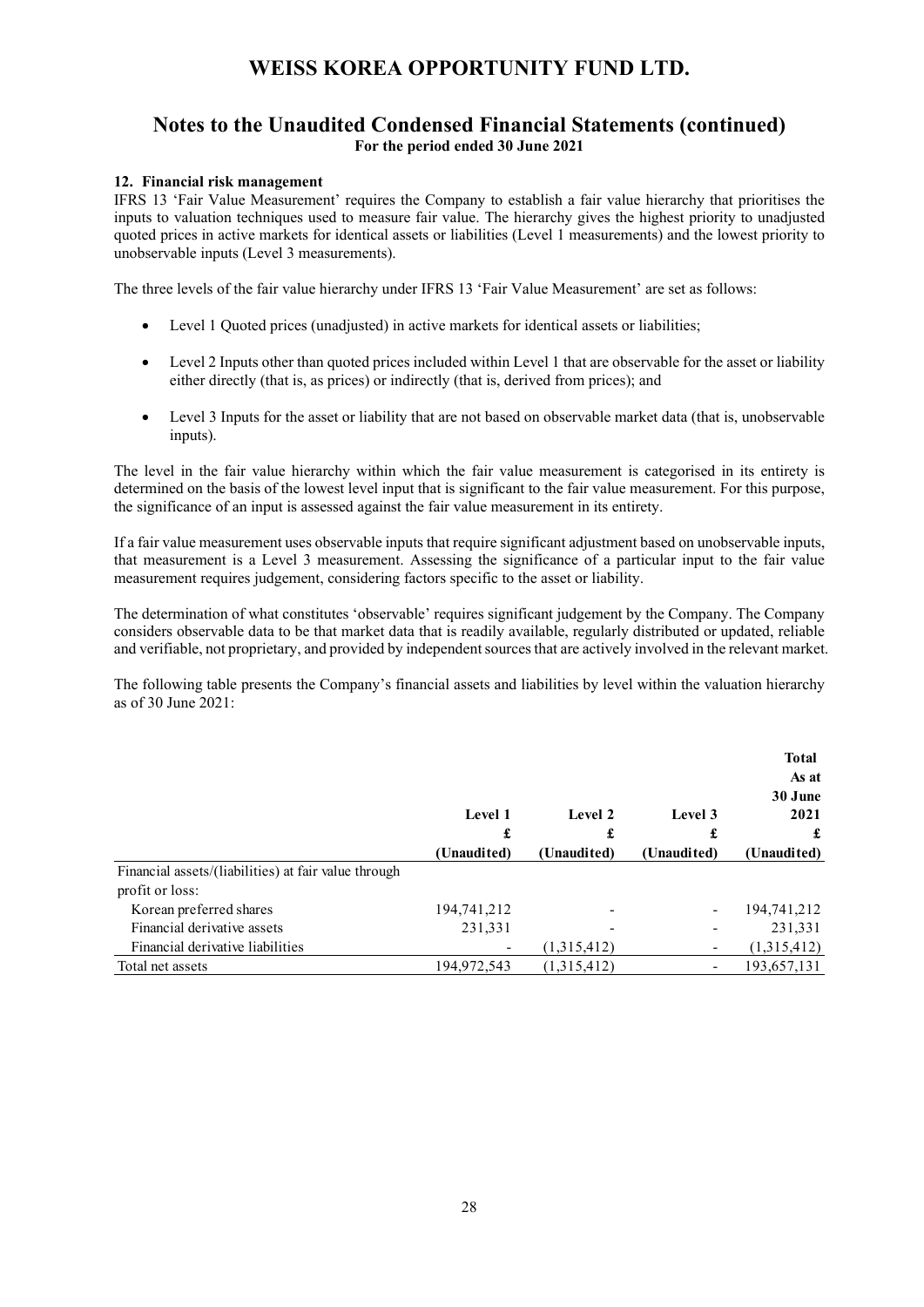## **Notes to the Unaudited Condensed Financial Statements (continued) For the period ended 30 June 2021**

### **12. Financial risk management (continued)**

|                                                      |                           |             |                      | <b>Total</b>           |
|------------------------------------------------------|---------------------------|-------------|----------------------|------------------------|
|                                                      |                           |             |                      | As at                  |
|                                                      | Level 1<br>£<br>(Audited) |             |                      | 31 December            |
|                                                      |                           | Level 2     | Level 3<br>(Audited) | 2020<br>£<br>(Audited) |
|                                                      |                           | £           |                      |                        |
|                                                      |                           | (Audited)   |                      |                        |
| Financial assets/(liabilities) at fair value through |                           |             |                      |                        |
| profit or loss:                                      |                           |             |                      |                        |
| Korean preferred shares                              | 193,058,894               |             |                      | 193,058,894            |
| Financial derivative assets                          | 62,951                    |             |                      | 62,951                 |
| Financial derivative liabilities                     |                           | (1,588,314) |                      | (1,588,314)            |
| Total net assets                                     | 193, 121, 845             | (1,588,314) |                      | 191,533,531            |

The Company recognises transfers between levels of the fair value hierarchy as of the end of the reporting period during which the transfers have occurred. During the period ended 30 June 2021, financial assets of £Nil were transferred from Level 2 to Level 1 (for the year ended 31 December 2020: £Nil).

Investments whose values are based on quoted market prices in active markets, and are therefore classified within Level 1, include Korean preference shares, exchange traded funds, and exchange traded options.

The Company holds investments in derivative financial instruments which are classified as Level 2 within the fair value hierarchy. These consist of credit default swaps with a fair value of (£1,315,412) (as at 31 December 2020: (£1,588,314).

As at 30 June 2021, Level 1 financial derivative assets of £231,331 were held (as at 31 December 2020: £62,951).

#### **13. NAV reconciliation**

The Company announces its NAV to the LSE after each weekly and month-end valuation point. The following is a reconciliation of the NAV per Share attributable to participating Shareholders as presented in these Condensed Financial Statements, using IFRS to the NAV per Share reported to the LSE:

|                                       | As at 30 June 2021<br>(Unaudited)<br>NAV per<br>Participating |        | As at 31 December 2020<br>(Audited)<br>NAV per<br>Participating |              |
|---------------------------------------|---------------------------------------------------------------|--------|-----------------------------------------------------------------|--------------|
|                                       | <b>NAV</b>                                                    | Share  | <b>NAV</b>                                                      | <b>Share</b> |
|                                       | £                                                             | £      | £                                                               | £            |
| <b>Continuation Pool</b>              |                                                               |        |                                                                 |              |
| Net Asset Value reported to the LSE   | 194,097,647                                                   | 2.8005 | 199,269,014                                                     | 2.4415       |
| Adjustment to accruals and cash       | (3,387)                                                       |        |                                                                 |              |
| Adjustment for dividend income        | 227,478                                                       | 0.0033 | 3,855,939                                                       | 0.0472       |
| Net Assets Attributable to            |                                                               |        |                                                                 |              |
| Shareholders per Financial Statements | 194, 321, 738                                                 | 2.8038 | 203, 124, 953                                                   | 2.4887       |
| <b>Realisation Pool</b>               |                                                               |        |                                                                 |              |
| Net Asset Value reported to the LSE   | 7,912,670                                                     | 2.8975 |                                                                 |              |
| Net Assets Attributable to            |                                                               |        |                                                                 |              |
| Shareholders per Financial Statements | 7,912,670                                                     | 2.8975 |                                                                 |              |